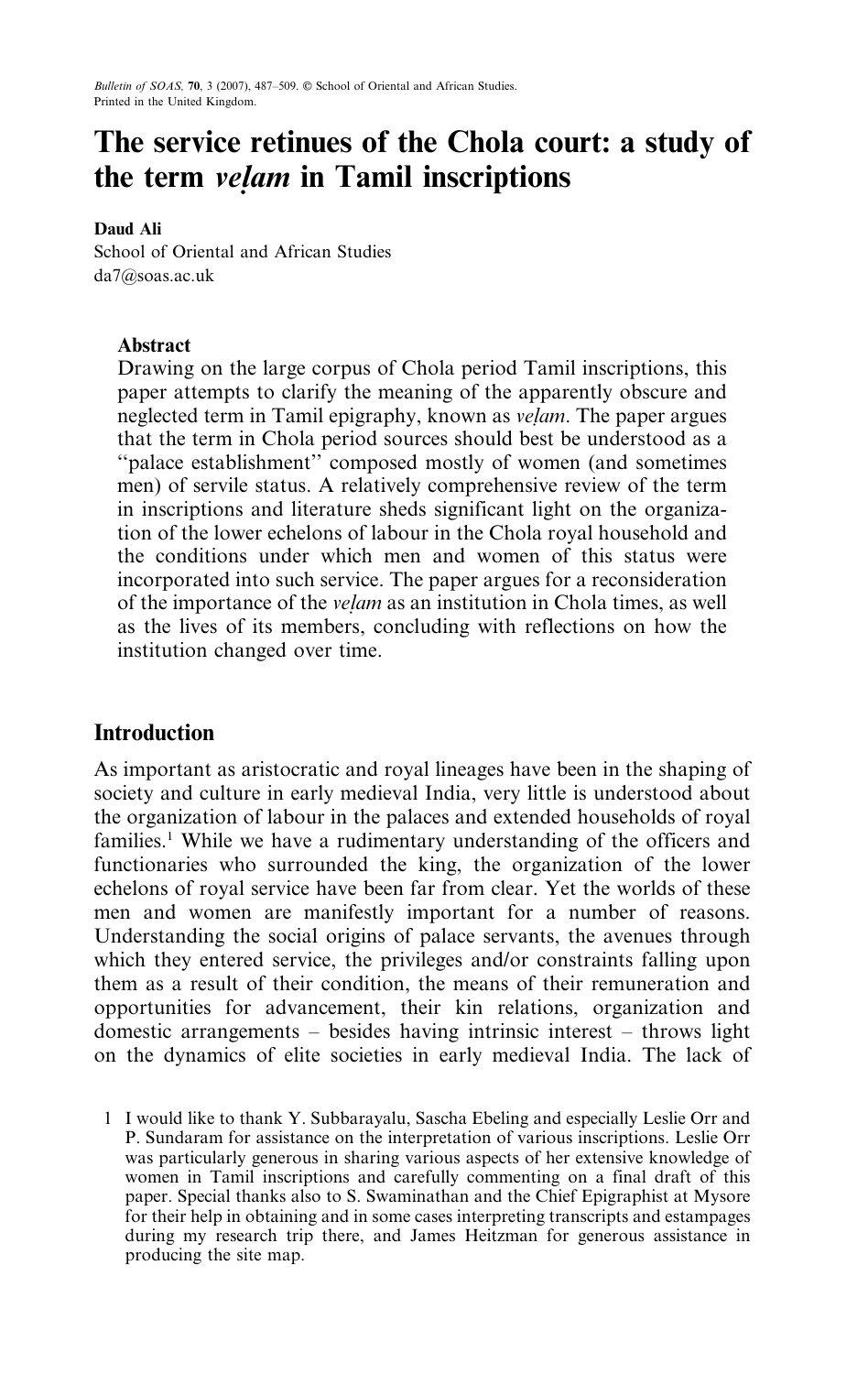scholarly treatment of this world of service is, no doubt, attributable to a scarcity of evidence in many regions and periods. At the same time, there has been an apparent disinclination to push the sources to their limit, to reveal what Noboru Karashima has called the "whisperings" of social history from inscriptions.<sup>2</sup> In the case of the Chola empire of south India  $(c. 950-1250)$ , the opportunities for such interpretation may be possible due to the copious epigraphic legacy generally lacking in contemporary north India.<sup>3</sup>

This paper explores the lives of lower ranking servants in the Chola imperial household and the organizations to which they belonged, both of which are poorly understood and rarely treated in the historiography of the period. The evidence for such a task remains problematic, as lithic inscriptions mostly record only those economic transactions which pertained to temple affairs – presenting a fragmentary picture of other aspects of Chola society. Nevertheless, a range of differently ranked personnel associated with the palace appear regularly in inscriptions as donors – their titles and affiliations providing insight into the service arrangements of the royal household. Inscriptional evidence will be supplemented by contemporary literary sources – court poetry, sumptuary manuals, and travellers' accounts. Though precise corroboration is elusive, literary sources remain an important backdrop for the inscriptional data. The Chinese traveller Chau Ju-Kua, for example, who claims to have visited south India sometime in the late twelfth or early thirteenth century, reports that the Chola king retained some 10,000 "dancing girls", three thousand of whom attended him in rotation.<sup>4</sup> Sumptuary manuals in Sanskrit often rank the majesty of kings by the size of their retinues. The imperial king, according to the architectural treatise *Mānasāra*, was to have an entourage of millions of women.<sup>5</sup> In court poetry such women appear as nameless nāyikās, thronging the streets of the royal city seeking the attention of the king as he moves in procession. While these genres contain formulaic dimensions, together they underscore what must have been an extensive presence in the royal household.

From their inscriptions, the Cholas are known to have had a number of palace complexes – at Tanjavur, Gangaikondacholapuram, Kanchi and Palaiyaru, to name those cited most frequently.<sup>6</sup> Though no medieval palace has survived intact, incidental inscriptional references suggest that

- 2 Noboru Karashima, "Whispering of inscriptions", in Kenneth R. Hall (ed.), Structure and Society in Early South India: Essays in Honour of Noboru Karashima (Delhi: Oxford University Press, 2002), 56–7.
- 3 Chola period inscriptions are published chiefly in South Indian Inscriptions (henceforth SII), Epigraphia Indica (henceforth EI) and the Travancore Archaeological Series (henceforth TAS). Unpublished inscriptions have been noted in the Annual Reports on Indian Epigraphy (henceforth ARE).
- 4 Reported originally in the account called Ling-wai-tai-ta. See Chau Ju-Kua: His Work on the Chinese and Arab Trade in the Twelfth and Thirteenth Centuries Entitled Chu-fan-chi, trans. F. Hirth and W.W. Rockhill (Taipei: Cheng Wen Publishing Co., 1970), 95, 100.
- 5 See Mānasāra, ed. P.K. Acharya (Delhi: Oriental Reprints, 1980), vol. 3, 41.10–43.
- 6 Tamil and Sanskrit diacritics will not be used for modern place names or major dynasties current in English-language scholarship. Epigraphic spelling conventions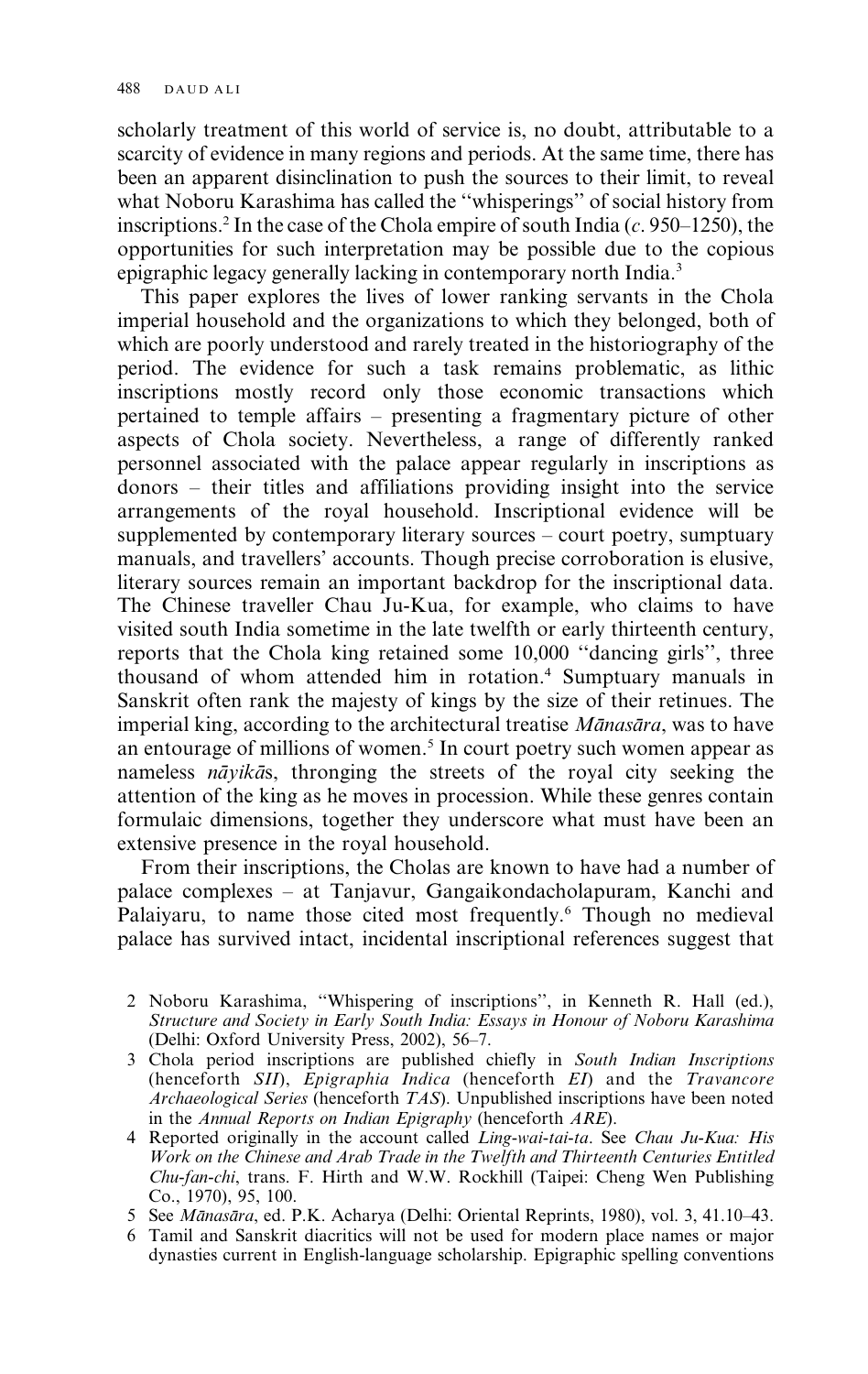palace-complexes were composed of numerous, and often large, multistoreyed residences as well as functionally defined buildings, like bathing-, eating-, and assembly halls. In some cases, palaces were also connected to surrounding urban space. Inscriptions mention "inner" and "outer" regions of the city, and literary texts indicate that the streets surrounding palace complexes often housed a sort of extended retinue of the king. These spatial arrangements seem to be broadly corroborated by contemporary sources on architecture and town planning.

The inhabitants of royal palaces of course included first and foremost the royal family itself, which was of a considerable size. In order to secure political alliances, Chola kings frequently took numerous wives. Two kings in the tenth century, for example, Parantaka I (907–955) and Uttamacola (979–985), are known to have had at least ten wives each.<sup>7</sup> Many of these women appear in the epigraphic records as donors  $-$  acting individually or collectively, but often independently of their husbands. The royal household would have also included children as well as various other kin of different ages – though beyond the heir-apparent and the viceroys of the eleventh century, these people do not regularly appear in the epigraphic record.

Beyond family, the royal household may have retained various high state functionaries, and certainly included personal body guards and some hereditary military retainers. Then there were special "intimates" (anukkan/ *anukki*), "concubines" (*pokiyar*), and "friends" (*saciva*) who enjoyed elevated status and sometimes lordly titles. These people often appear as members of the heterogeneously staffed retinues or entourages (parivarams) which accompanied high ranking family members as they moved between royal centres and toured the kingdom making religious donations. Finally, there was a much wider group of personal or "domestic" servants who occupied a lower rank in the royal household, but who are nevertheless relatively conspicuous in the inscriptional record. These men and women are referred to in inscriptions by generic terms like *pentatti* ("servile woman") and *panimakan* ("work-boy").<sup>8</sup> It is these latter groups who form the subject of this paper.

## The *velam* as an institution

A key term which appears regularly in inscriptions associated with palace servants, particularly women, is the Tamil word "velam". Over thirty different *velams* are mentioned in twice as many inscriptions, all dated

(particularly the use of short vowels) will be maintained for Tamil cited from inscriptions despite their discrepancy with standard literary usage.

7 Notable are the marriages secured with the Malaiyamans of Miladu, the Malavars of Malādu, Irukkuvels of Kodambalūr as well as the Vallavaraiyar and Paluvettaraiyar lineages. See George Spencer, "Ties that bind: royal marriage alliance in the Chola period", Proceedings of the Fourth International Symposium on Asian Studies (Hong Kong: Asian Research Service, 1982), 717-36.

<sup>8</sup> On panimakan, see Subbarayalu, Studies in Chola History (Chennai: Surabhi Pathipakam, 2001), 107.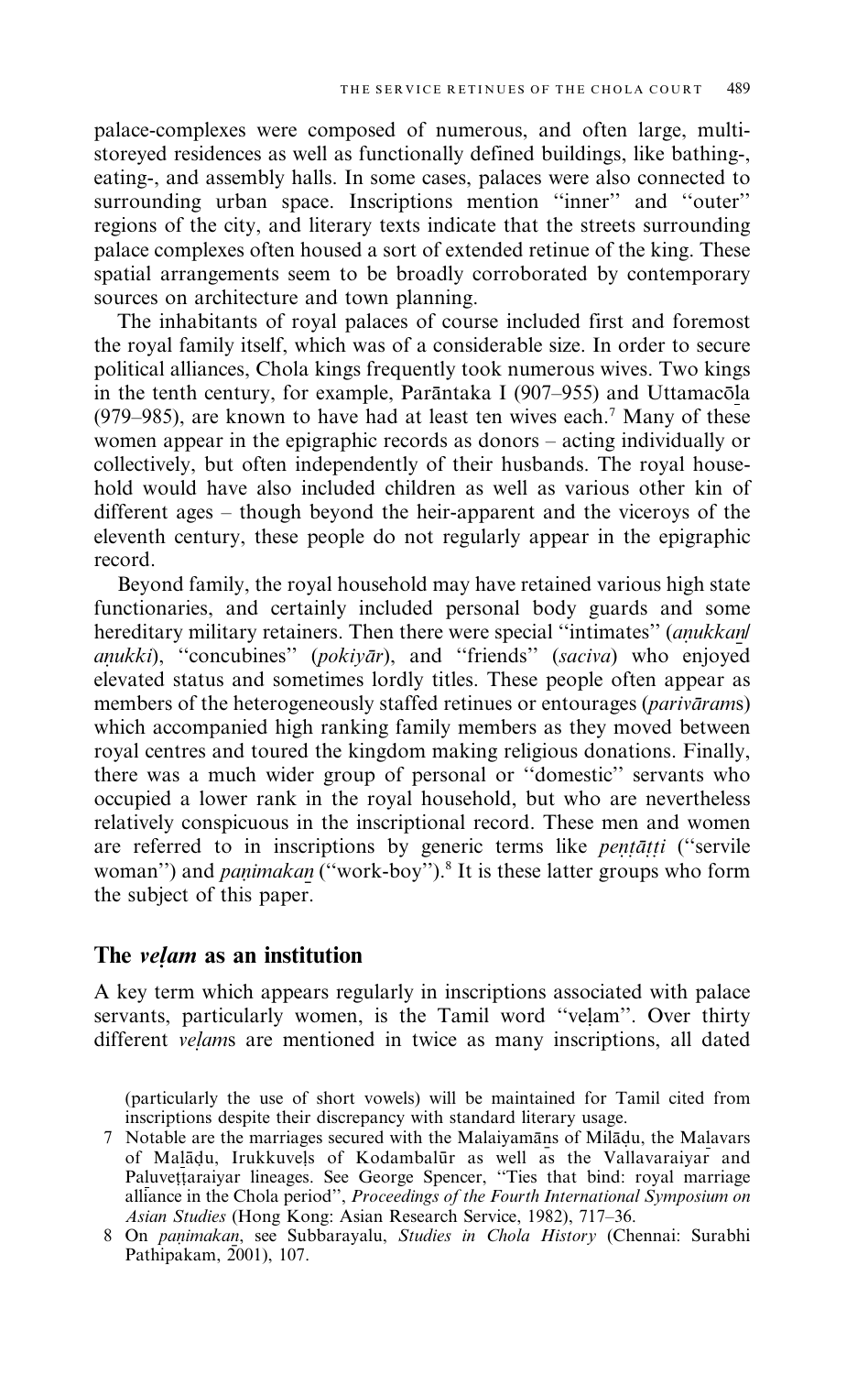between the reigns of Parantaka I (907–955) and Kulottunka I (1070– 1120).<sup>9</sup> The inscriptions are primarily concentrated in the Chola core region with smaller numbers located in outlying regions (see Figure 1). Translated variously as "harem", "prison", palace, or "military encampment", the term has received little by way of systematic attention, and its origin and precise meaning remain uncertain.<sup>10</sup> Its obscurity is partly attributable to a limited appearance in the sources. The term is confined entirely to the Chola period, and even then its incidence is substantial, but hardly copious – it occurs in just under sixty inscriptions (many of which are unpublished) and in a single literary text.<sup>11</sup> Moreover, its meaning is often ambiguous, leaving it open to a wide array of interpretations by historians and epigraphists.

In the great majority of inscriptional references, *velams* are mentioned as the identifiers of particular male and (mostly) female donors at temples. Typically, incidences have a similar syntactic structure: x velattup pentatii  $v$ , where  $x$  refers to the title of the *velam* and  $y$  the name of the woman. The titles of *velams* give us significant clues as to their function and organization. The designation of many velams clearly derive from the names of kings and queens and other members of the royal family and the many titles which they bore. Chola kings, as is well known, had a predilection for naming institutions, territorial units and even denominations of measure after themselves and their relations. Palace institutions were no different. So in the tenth century, during the reign of Parantaka and his immediate successors, we learn of velams named after the Chola queens Karralipirattivar and Kilanatikal as well as the prince Gandaraditya.<sup>12</sup> During the reign of Rājarāja I (985–1014), inscriptions at Tanjavur and elsewhere record the names of no fewer than nine velams with royal titles (most of which were associated with Rājarāja himself), and at least one velam named after his queen Pañcavanmādeviyār. This practice of titularly naming continued well into the twelfth century.

- 9 My research revealed approximately 100 inscriptions directly relevant for this study, nearly sixty of which explicitly mention *velams*. Fewer than half of this overall number have been published. I was able to consult transcripts or estampages of a large number of these unpublished inscriptions at the Chief Epigraphist's Office (Archaeological Survey of India) in Mysore, but a few of these records have remained elusive and untraceable.
- 10 See T. N. Subramaniam, "Glossary", in South Indian Temple Inscriptions (Madras: Government Oriental Manuscript Library, 1957), vol. 3, pt. 2, s.v.; Nilakanta Sastri, The Colas (Madras: University of Madras, 1955), 449-51; B. Venkataraman, Rajarajesvaram: The Pinnacle of Chola Art (Madras: Mudgala Trust, 1985), 251; James Heitzman, Gifts of Power (Delhi: Oxford University Press, 1997), 149; and Y. Subbarayalu (ed.), Tamil Kalvettuc Collakarāti (Chennai: Cānti Cātana, 2002), s.v.; Ci. Kōvintarācan, Kalvețtuk Kalaiccol Akaramutali (Madurai: Madurai Kamaraj University, 1987), s.v.; L. Thyagarajan, "Gangai and its region: an epigraphical perspective", in Pierre Pichard et al., Vingt ans après Tanjavur, Gangaikondacholapuram (Paris: École Française d'Extrême Orient, 1994), vol. 1, 184.
- 11 It is not found in later lexicons like the *Apitana Cintamani* of Mutaliyar Cinkaravelu. The Madras Tamil Lexicon (Madras: Madras University, 1927–35), s.v., cites its single literary occurrence in the Chola period poem Kalinkattupparani.
- 12 For Karralipirattiyar, see SII 19.131, for Kilanatikal see SII 19.150; SII 17.530; and  $SII$  3.201; for prince Gandaraditya, see ARE 241 of 1926.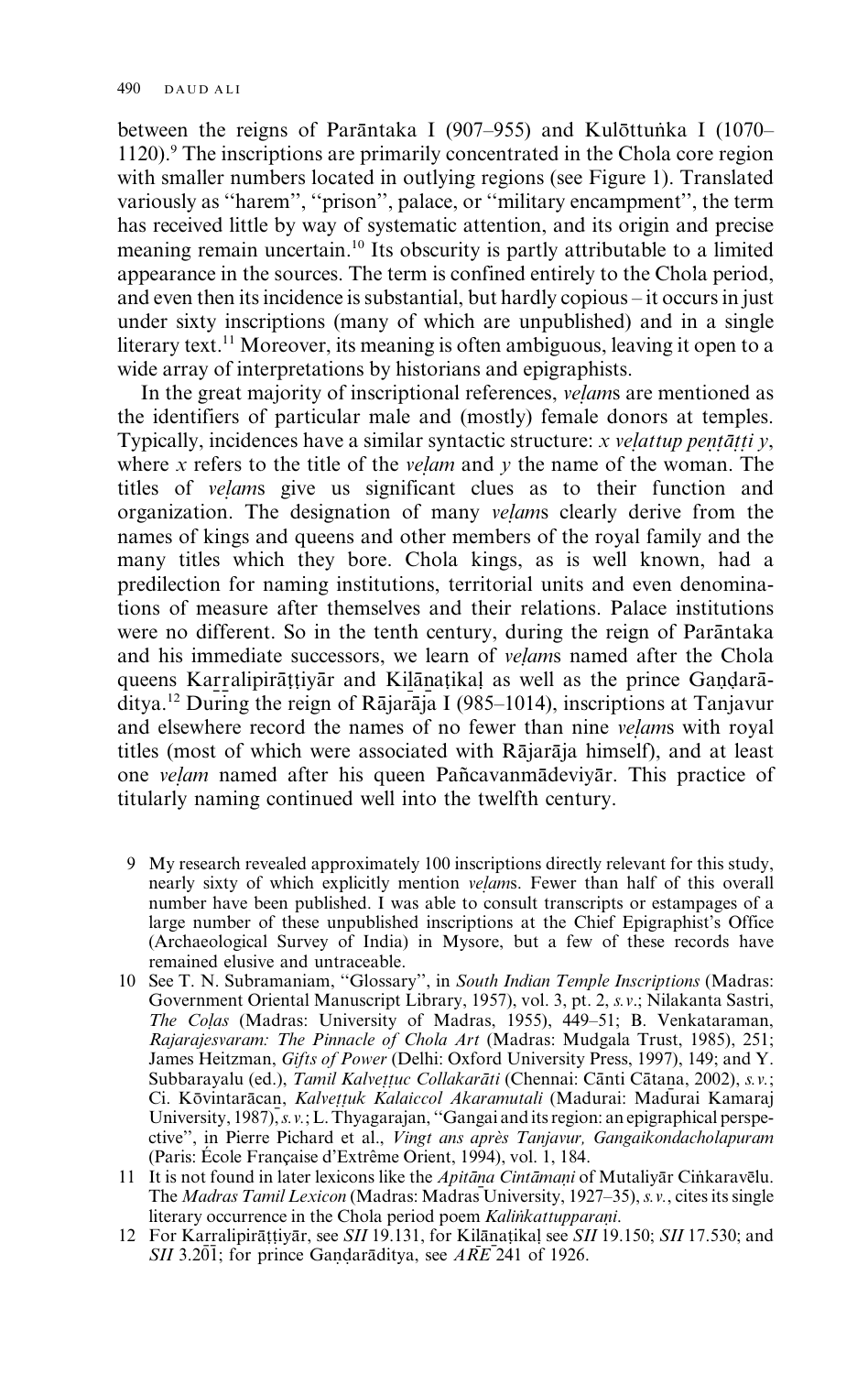

Figure 1. Spatial distribution of *velam* inscriptions

In some cases, the title of a *velam* may have indicated attachment to the family member denoted in its title. But this is far from certain. For one, we find velams named after the titles of kings known to be deceased.<sup>13</sup> So in the reign of Rājarāja we find a number of references to one Kotantarāma-veļam, a

13 The evidence here is uncertain due to the large number of names that kings often took and the fact that they often appropriated the titles of their ancestors.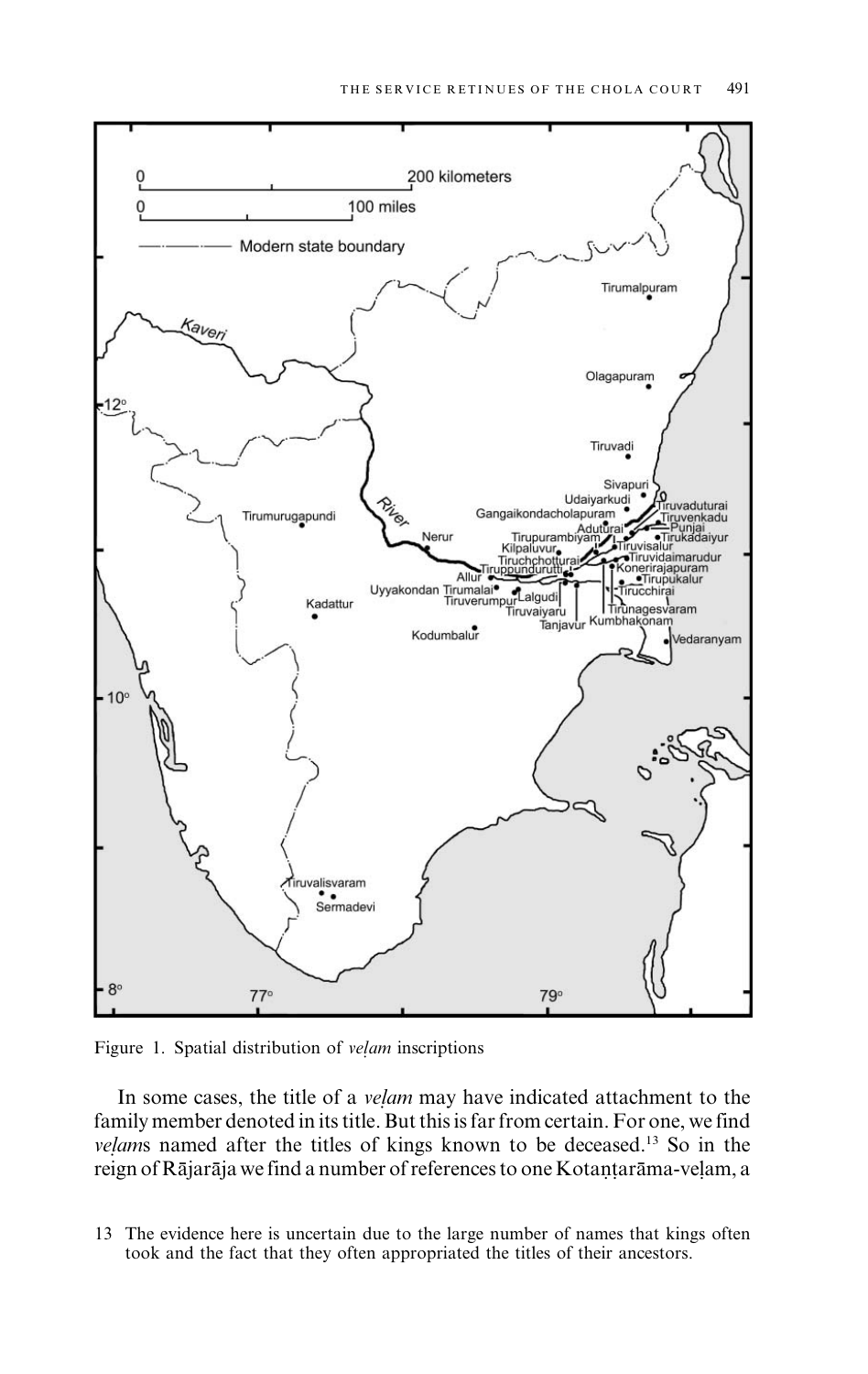well-known title of the famous Chola prince Rājāditva, slain at the battle of Takkolam in 949.<sup>14</sup> Similarly, during the reign of Rajendra I (1012-1044) and his son Rājendra II (1052–1064), we find references to *velams* apparently named after the titles of the deceased Rājarāja I (Śivapādaśekhara, Abhimānabhūsana, Uyyakontān).<sup>15</sup> Moreover, some inscriptions clearly suggest that the names of *velams* had little to do with the service-affiliations of their members. In one inscription a member of the Kotantarāma-velam is named as a servant of queen Pañcavanmādeviyār.<sup>16</sup> The Satrubhayanakara-veļam, apparently named after a title of Rājarāja or some earlier king, appears to have served the same queen.<sup>17</sup> The royal names in the titles of these *velams*, then, do not seem to indicate clearly to whom their services were directed. It is possible that velams, much like brahmadeyas, were named after their founders rather than the individuals they served. Their names may have also been commemorative of past lineage members. Finally, *velams* titled after deceased kings could also represent the survival of palace institutions founded in earlier times. It is also clear that multiple *velams* named after different members of the royal family could co-exist at the same time regardless of their service arrangements.

Some have interpreted *velam* as a military retinue or encampment.<sup>18</sup> While there is some evidence, as we shall see, that soldiers, particularly those known as *kaikkolars*, were sometimes associated with *velams*, nothing suggests that *velams* themselves were military encampments or institutions attached to them. It is significant that military units known from other inscriptions whose titles are identical to *velam* titles (Gandaraditya-velam, Kotantarāma-velam and Madhurāntaka-velam) are all in fact associated with units of kaikkolar troops (Gandarāditta-terinta-kaikkolar, Kotaņtarāmaterinta-kaikkōlar, and Madhurāntakat-terinta-kaikkōlar).<sup>19</sup> The velams which can be linked in title with such military units are, however, very limited, and in one case where we have a kaikkolar explicitly named as a member of a military unit called the Madhurāntaka-terinta-kaikkōla-patai, his velam affiliation is with the Perumānațikal-Cōlamāteviyār-veļam in Tanjavur, presumably a *velam* named after the queen. It would seem, then, that while military units and *velams* could overlap, they were formally distinct. In the majority of cases, however, there is no connection at all with a military unit.

- 14 SII 23.278; SII 23.356; and most probably SII 23.342. The inscriptions during Rājarāja's time at Rājarājesvara in Tanjavūr also mention one Uttamacīlivārvelam, perhaps a reference to his uncle Uttamacola, SII 2.94, 95.
- 15 ARE 63 of 1928; ARE 64 of 1928; ARE 212 of 1911; ARE 121 of 1914. Deciding the actual designees of royal titles can sometimes be tricky, due to the plethora of names taken by each king and the tendency of preserving and appropriating the titles of forebears.

- 17 ARE 62 of 1928.
- 18 See Kōvintarācan, Kalvettuk Kalaiccol Akaramutali, s.v. "vēlattup pentātti" and Thyagarajan "Gangai and its region: an epigraphical perspective", 184.
- 19 See J. Sundaram, "Appendix 1: Military units mentioned in Chola records", in S. N. Prasad (ed.), Historical Perspectives on Warfare in India: Some Morale and *Materiel Determinants* (Delhi: Centre for Studies in Civilizations, 2002), 243 ff.

<sup>16</sup> SII 23.278.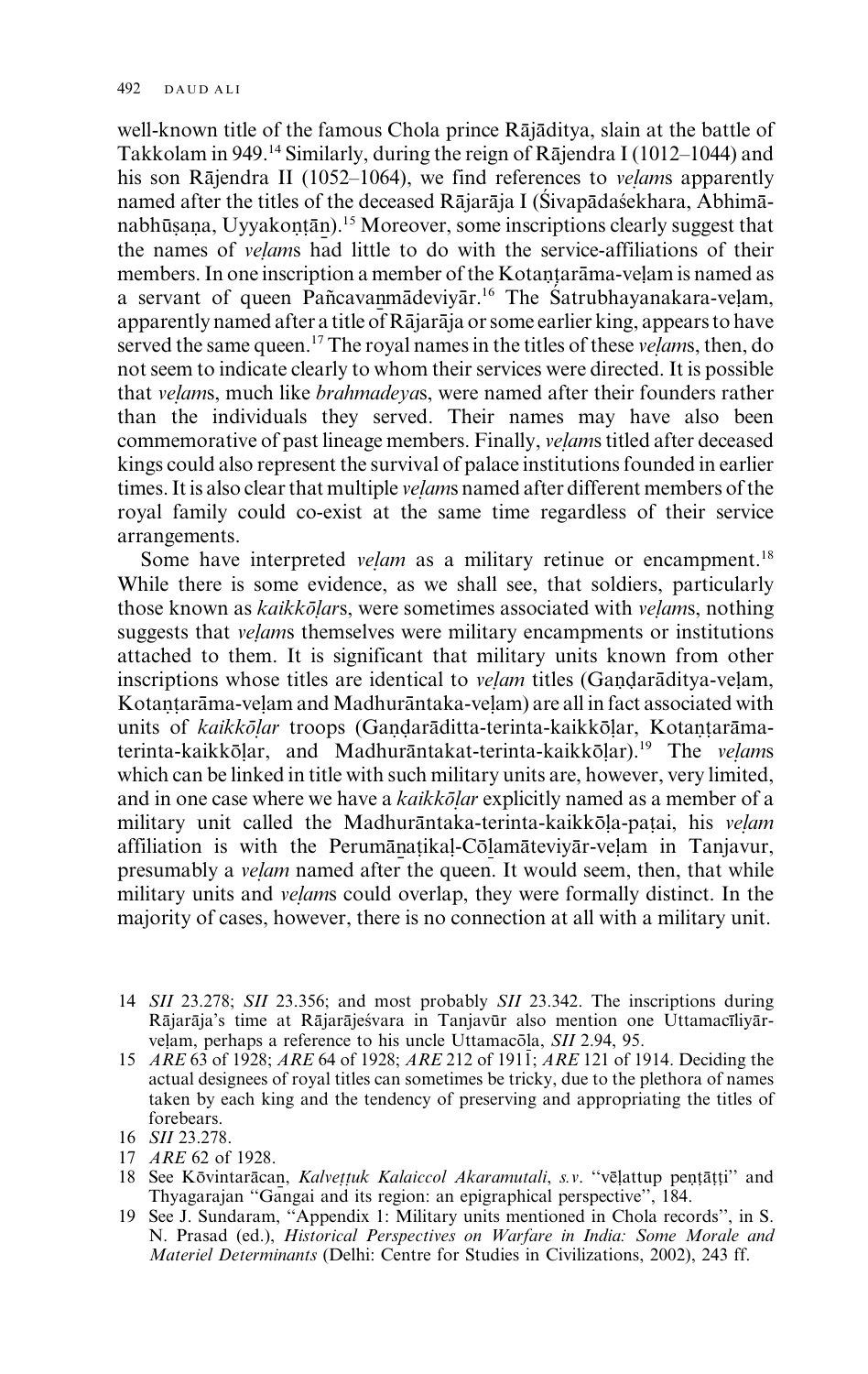Other *velam* titles suggest more diverse functions. Inscriptions of widely differing dates mention "old" (Palaiya-velam) and "big" (Periya-velam) velams, and a single record mentions an Alvār-velam, a generic term referring to junior member(s) of the royal household.<sup>20</sup> There are a handful of inscriptions associated with Chola subordinates in Kongu which refer generically to "the king's" or "royal" velam (Perumāl velam).<sup>21</sup> Together, these types of titles imply distinctions based on size, pre-eminence and seniority which existed alongside the organization of *velams* along titular lines. Various other titles suggest functions in the daily routine of the king. A substantial number of records across the tenth and eleventh centuries mention members of the (tiru)mañcanattār-velam or the "velam of the (sacred) bath".<sup>22</sup> Many of these inscriptions combine the function of bathing with a royal title – we hear of the Uyyakontān-terinta-tirumañcanattārvelam, Rājarāja-terinta-Pānti-tirumañcanattār-velam, Ilānkesvarakulakāla-Rājendracoladeva-Mummuticola-terintaterinta-tirumañcanattār-velam, Śivapādaśekhara-terinta-tirumañcanattār-velam, tirumañcanattār-velam. and Telingakulakāla-terinta-tirumañ canattār-velam.<sup>23</sup> These long titles, variations on a syntax found in the names of some military units, may be rendered as "the velam known as x (royal title) of those selected for the ceremonial bath".<sup>24</sup> We find similar velams relating to the handling of ceremonial vessels (Arumolideva-terinta-tiruparikalattār-velam) and "evening rituals" (Abhimānabhūsana-terinta-tiruvantikkāppu-velam).<sup>25</sup> While these titles give us our only epigraphic glimpse into the functional activities of *velams* within the royal household, their evidence should be considered partial. This is because some records mention *velam* members performing tasks not indicated by their velam affiliations, as when a tenth-century donor, one Nakkan Pattālaki, is identified as a singer in the Periya-velam.<sup>26</sup>

- 20 For mention of the Palaiya-velam in the tenth century, see SII 3.204 and twelfth century, see SII 5.697. There are ten references to the Periya-velam, making it the most prevalent *velam* in the sources – a fact which may indicate a relatively low and generic status. In three cases it is specified as the Periya-velam of Rājendra Chola. For tenth-century references, see ARE 99 of 1931, SII 17.480, SII 19.10, and ARE 106 of 1925; for eleventh-century records, see ARE 104 of 1925, SII 22.291, ARE 401 of 1921, ARE 424 of 1962, ARE 103 of 1925 and ARE 185 of 1925. For the Alvārvelam, see SII 23.45. On the significance of the term  $\bar{a}lv\bar{a}r$ , see Nilakanta Sastri, The Colas, 142.
- 21 ARE 334 of 1928; ARE 126 of 1915; ARE 809 of 1983; ARE 825 of 1983.
- 22 SII 13.15; SII 19.193; SII 22.27; SII 8.678; ARE 510 of 1926; ARE 579 of 1971; ARE 323 of 1965; ARE 325 of 1965; and ARE 149 of 1932.
- 23 SII 2.94 and 95; ARE 323 of 1927; ARE 142 of 1919; ARE 121 of 1914; ARE 63 of 1928; and ARE 64 of 1928; ARE 149 of 1932.
- 24 I follow the rendering of Subbarayalu, in Studies in Cola History, 108. A possible alternative reading of this syntax would be "the velam of those selected for the ceremonial bath of  $x$  (holder of royal title)". This reading seems unlikely, however, as the royal titles of *velams* do not seem to imply any necessary affiliative connection.
- 25 SII 2.94; ARE 212 of 1911. The latter phrase is unclear, but may refer to the application of protective unguents or substances, known as  $\kappa \bar{a}ppu$ , in temple ritual, see Leslie Orr, Donors, Devotees, and Daughters of God: Temple Women in Medieval Tamilnadu (New York: Oxford University Press, 2000), 114.
- 26 SII 19.10.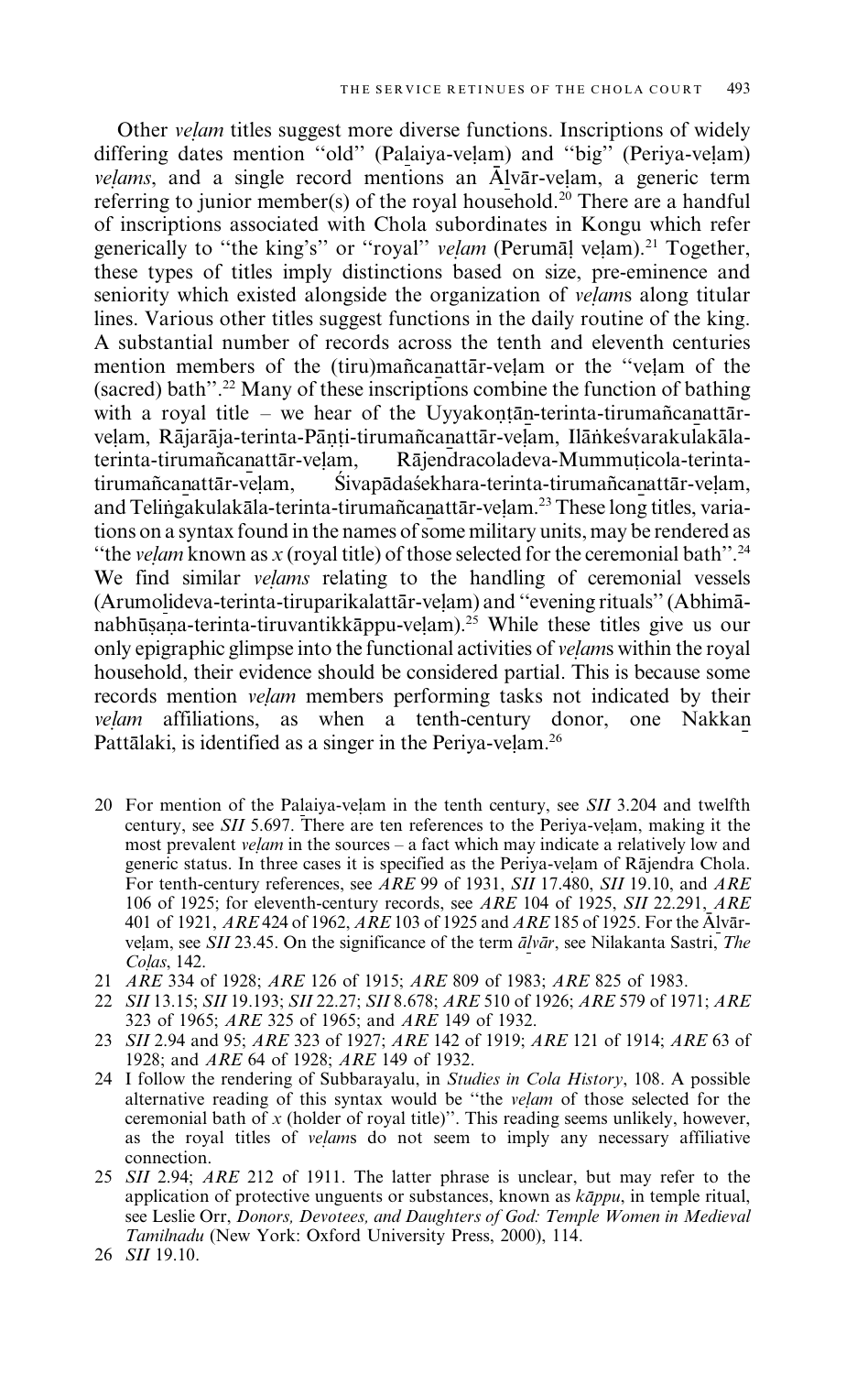Two inscriptions on the Raiaraiesvara temple at Tanjavur mention "Pānti", short for Pāntimantalam, the Chola administrative designation of the conquered Pandya kingdom. We hear of the Pānti-velam and the Rājarāja-terinta-Pāņți-tirumañcanattār-veļam.<sup>27</sup> Though it may be argued that Pānți was a Chola epithet, in the latter title Pānți is syntactically separated from the royal name, suggesting that it probably denoted something else. We may instead render the phrase as "the velam known as Rājarāja (comprised) of those from Pānti (mandalam) selected for the ceremonial bath". This reading suggests that at least some *velam* titles may have indicated the personnel which staffed them, particularly when such naming increased the grandeur of the king as a warrior. We shall see that other evidence supports this as well.

Various scholars have interpreted the *velam* as a physical space  $-$  a "palace", "harem", "prison" or "urban unit". Two elaborate and important inscriptions on the Rājarājesvara temple at Tanjavur are particularly germane in this regard, as they give more information than usual about the *velams* they name.<sup>28</sup> The inscriptions, which record arrangements for temple illumination, mention some seven different velams and at least sixty-four individuals associated with them. They seem to speak of men and women "residing in" various velams (...velattu irukkum). What is more, they also specify the general locations of the *velams*, with all but one of the seven being "outside" (purampati) and the other (Pāṇṭi-veḷam) "inside" (uļļālai), the central urban area. It is unlikely that veļam here refers to a palace. Chola royal inscriptions often mention palaces  $(k\bar{\sigma}yil)$  or places within them (cālai, mantapam, mālikai), usually in connection with specifying the king's location when issuing an order. A number of royal orders, for example, were issued while the king was "pleased to be seated in the ceremonial bathing hall (tirumañcanacālai) within the palace".<sup>29</sup> It is clear that such places, where the king's actual bath must have taken place, must be distinguished from the bathing velams.

This fact has no doubt led scholars to interpret the bathing velams at Tanjavur as "quarters" occupied by those who had to supply water or services for the royal bath, and more generally as semi-urban settlements.<sup>30</sup> This interpretation would seem to be supported by the locative descriptions of the velams at Tanjavur. Yet we find that one of the most prominent of the Tanjavur bathing velams, the Uyyakontān-terinta-tirumañcanattārvelam, is also encountered in a record dated in the fifth year of Rajendra II's reign (1057), where it is clearly said to be located in Gangaikondacholapuram.<sup>31</sup> The later appearance of this velam in a

- 27 SII 2.94 and 95.
- 28 SII 2.94 and 95.

<sup>29</sup> For the palace at Tanjavur, *SII* 2.1; at Gangaikondacholapuram *SII* 3.20; at Kanchi, R. Nagaswamy, "Archaeological finds in south India: essalam bronzes and copper plates", Bulletin de l'École Française D'Extrême-Orient 76, 1987, 34; and Mutikondacholapuram EI 22.35.

<sup>30</sup> The suggestion of the editors, SII 2.95, introduction. See also Venkataraman, Rajarajesvara, 251.

<sup>31</sup>  $\overline{ARE}$  121 of 1914.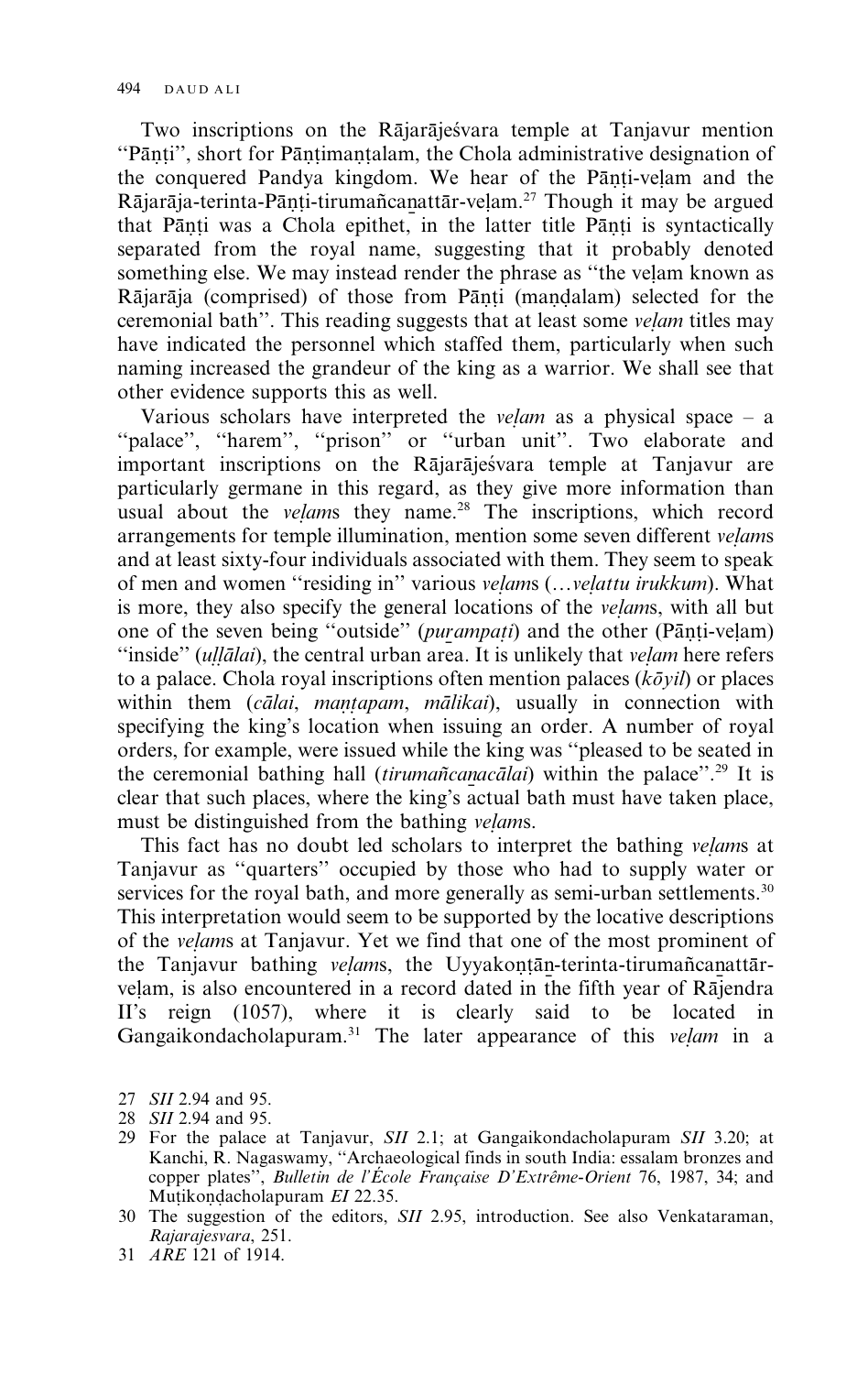different locale makes it clear that it could not have been an urban settlement or residential quarter. The locative references in *velam* inscriptions suggest instead that *velam* personnel were merely quartered in these places. Less than half of the remaining *velams* cited in Chola inscriptions include any information at all on their locations, and when such information does occur, it remains conspicuously generic (being either in Tanjavur or Gangaikondacholapuram). I would suggest that the term is better conceived, following Subburayalu, as a collection of servants in the first instance and by extension also came to designate the place where these servants would have resided. The quartering of *velams* both in and outside the central city of Tanjavur was no doubt significant, but we currently possess neither enough information on the urban layout of Chola period Tanjavur – its palaces, residential quarters, fortifications or city limits – nor the total number and location of its other velams to make any solid conclusions on this point.

The Tanjavur inscriptions are anomalous from another point of view, which raises further questions about the nature of *velams*. The "residents" of the *velams* in the Tanjavur inscriptions are for the most part said to be shepherds *(itaiyan)*, not palace menials or military personnel, as is typical in all other epigraphic instances so far found. The inscriptions record the deposit of large numbers of livestock to well over a hundred shepherd households for the daily provision of oil necessary to burn temple-lamps at  $R\bar{a}$ jar $\bar{a}$ jeśvara.<sup>32</sup> The animals were donated by the king, high-ranking courtiers, military groups, and, notable for our purposes, a woman attached to one of the *velams* in question by the name of Varakunan Eruvattūr. The majority of shepherd families in receipt of these animals lived beyond the inner urban area of Tanjavur, "in" velams and other places noted in the inscriptions, but a significant number lived in various villages at a greater distance from the capital. It is difficult to understand what connection this subset of shepherds, numbering some 63 families, had with the *velams* they are described as "residing in". It is possible that *velams* may have had more differentiated functions and diverse personnel within their ranks than other inscriptions have led us to believe. Shepherds may have been "attached" to palace establishments to supply them or the palace with oil. In view of the complex and manifold nature of the royal retinues, this is certainly possible. Yet if this were the case, one might expect such shepherds to be distinguished in title from their counterparts who were not associated with  $velams$  – and we find no such titles. Nor do we find any other instances of shepherd/herding castes throughout the Chola period with *velam* affiliations as identifiers.<sup>33</sup> For this reason it seems more likely

- 32 See George Spencer, "Temple money-lending and livestock redistribution in early Tanjore", Indian Economic and Social History Review 5/3, 1968, 277-93, and also Heitzman, Gifts of Power, 121-42.
- 33 Based on information gathered in N. Karashima, Y. Subbarayalu and T. Matsui, A Concordance to the Names in Cola Inscriptions (Madurai: Sarvodya Ilakkiya Pannai, 1978), 3 vols. One of the several fragmentary inscriptions found in the courty ard of the Tanjavur temple records a joint gift made by a woman named Maraikkattatikal, of the Mañcanattār-velam, and Kolūran Kangālan, a shepherd (manrāti), see ARE 576 of 1971.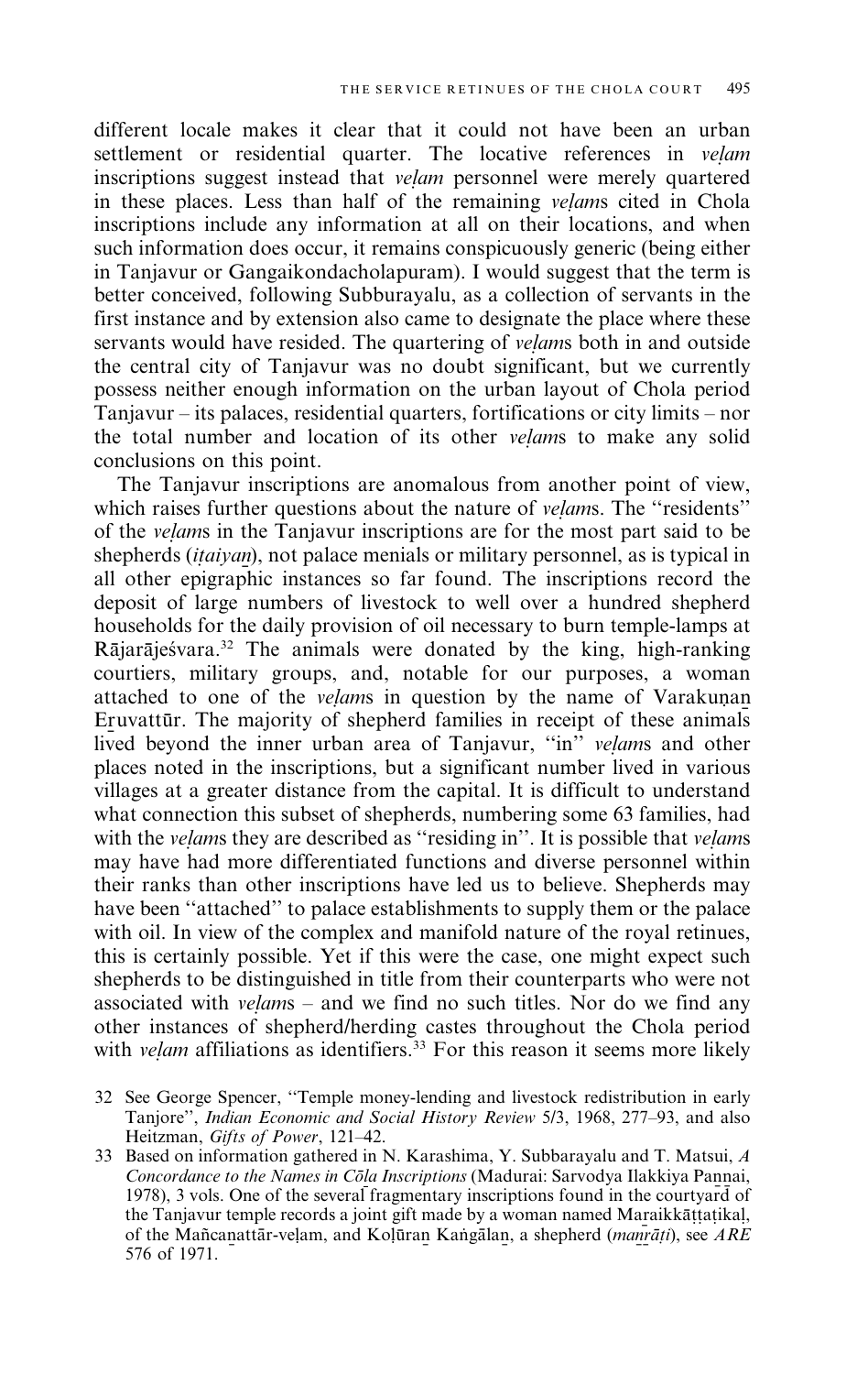that the shepherds lived in proximity to the quarters of the *velams* but had no formal affiliation with them.<sup>34</sup>

To conclude the discussion so far, it would seem that the term velam denoted a collection of servants connected with the royal household and by extension may have loosely referred to the residential quarters where such personnel were domiciled. The evidence suggests that many such establishments co-existed within the rule of a single monarch, often being named after members of the royal family. But despite the titular links to the royal family, *velams* seem to have had no single principle of nomenclature. Like other institutions associated with the royal court, velams often bore the titles and names of the royal family in a commemorative rather than a functional sense. Moreover, the titles of various velams clearly suggest a hierarchy perhaps based on size and seniority. Finally, a number of velams were clearly named after specific tasks in court ceremonial and possibly after the original provenance of their members.

## The personnel of *velams*

The categories of people most often associated with *velams* in inscriptions are pentātti, and to a lesser extent kaikkōlar. Kaikkōlars, literally "those of strong arms", were a class of apparently hereditary military retainers who often resided in proximity to the palace and who formed an integral part of the Chola armies. Kaikkolars appear as members of velams in just five instances, one in the tenth century and the other four in the twelfth.<sup>35</sup> Kaikkōļars, however, sometimes appear connected through kinship to others (mostly women) who are *velam*-identified, a point of some significance.<sup>36</sup> While kaikkolars appear in a small number of velam-related records, their overall presence in Chola inscriptions is far more extensive, as they formed part of the elite military coteries of the Chola kings, being selected for staffing personal entourages (parivarams) and perhaps acting as body guards, but at the very least constituting part of an inner core of permanent troops around the royal household.<sup>37</sup> Even in early Chola inscriptions, these men possessed a strong corporate identity which, like other military groups, seems to have been transformed into a caste status by the end of the Chola era.<sup>38</sup>

38 In post-Chola times the term kaikkolar denoted a caste of weavers who traced their origin to military groups of the Cholas. When this occupational caste identity developed is less clear, with some scholars (Heitzman, Gifts of Power, 150, and

<sup>34</sup> It is interesting that the *pentatti* Varakunan Eruvattur who is a donor of sheep to the same *velam* with which she is associated is not described as "residing" *(irukkum)* there, but with the standard formula of  $x$  velattup pentatii  $y$ . In fact, use of the term "reside" is not found in any other velam-related record, being unique to the shepherds at Tanjavur.

<sup>35</sup> For the tenth century see SII 4.536; for the twelfth century, see SII 23.279, SII 23.281, SII 5.697, SII 5.698.

<sup>36</sup> See SII 26.669; SII 23.356; SII 5.539; SII 22.27.

<sup>37</sup> See the discussion of P. Sundaram, "Chola and other armies – organization", in Prasad (ed.), Historical Perspectives on Warfare in India, 190-1.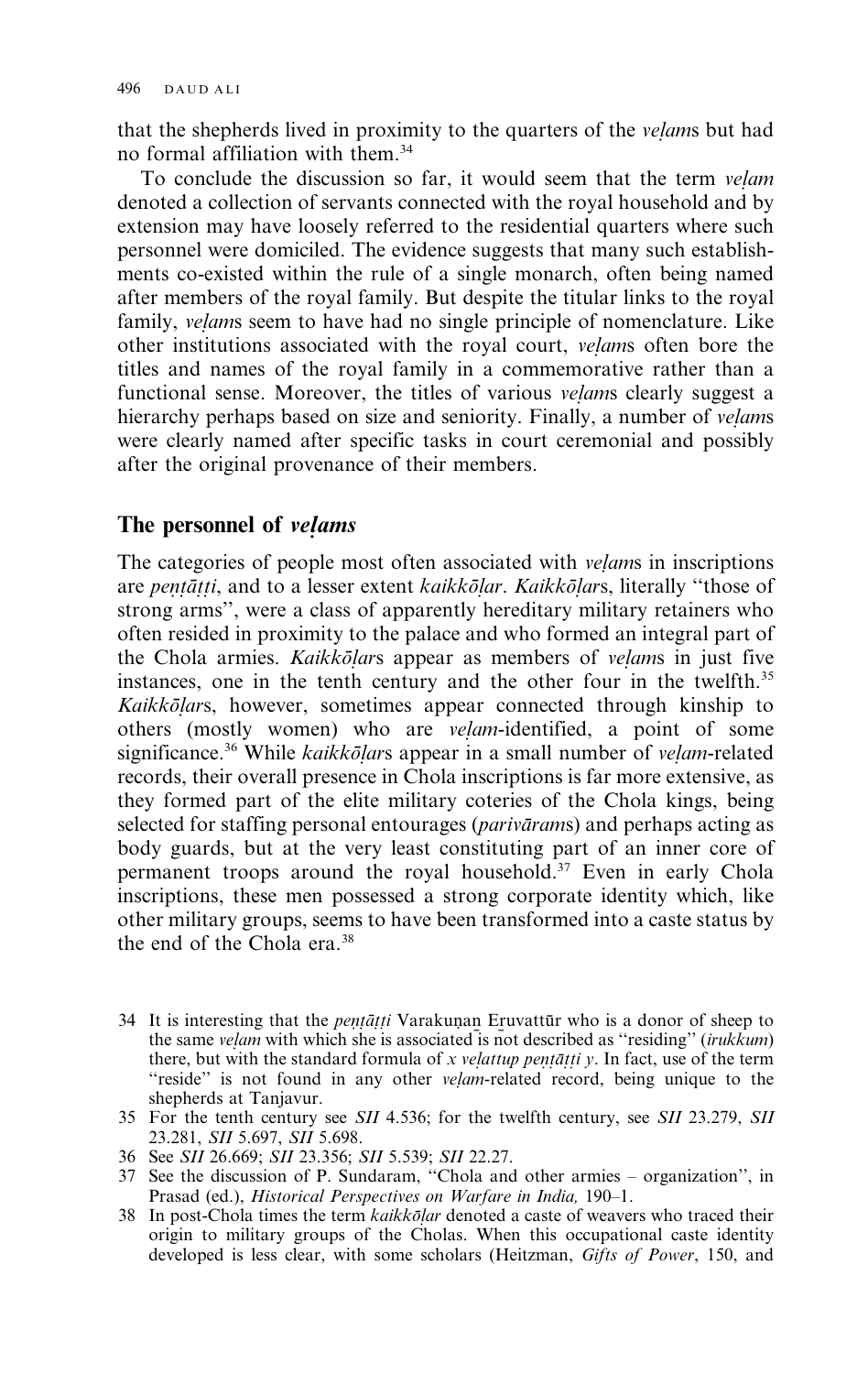Female members of *velams* are usually described as *pentattis*, a difficult word because of a long historical sedimentation and multiple usages. Though used informally in contemporary Tamil to mean "wife", in medieval times the term denoted a woman of generally servile status<sup>39</sup> and most usually one connected with the royal palace in some capacity – what Leslie Orr has called a "palace woman".<sup>40</sup> It literally meant a woman "ruled" or a "slave/servile woman", but the generic nature of the vocabulary of servility prevents any conclusions about the status of such women on the basis of terminology alone.<sup>41</sup> In at least one reference a *pentatti* seems also to be identified with a term which less ambiguously denoted a slave *(atival* for *atival*), but for the same reasons this may mean very little.<sup>42</sup> Not all inscriptional references to *pentattis* mention *velams* – women are sometimes simply identified as *pentattis* or as the *pentattis* of the entourage of a particular member of the royal family.<sup>43</sup> In a few cases women associated with *velams* and other palace establishments are simply referred to by generic words referring to women (*pentulpentir*) – terms we also encounter for women attached to the royal kitchens – but it is likely that in the cases of *velams* the terms *pentatti* and *pentir* were interchangeable.<sup>44</sup> It is difficult to gauge the significance of the absence of *velam* affiliations for pentātis and pentātii status for royal servants not apparently attached to velams.<sup>45</sup> It may be that *pentatti* referred to a more generic category of

Subbarayalu, Studies in Chola History, 108) arguing that it was primarily later, and others holding that it was already in place during Chola times (Vijaya Ramaswamy, Textiles and Weavers in South India (Delhi: Oxford University Press, second ed., 2006), 13 ff.).

- 39 The term for wife which occurs in inscriptions is typically *manavatiti*, see *SII* 13.196. The term *pentatti* may in some cases have designated simply an unmarried woman, as in Tiruppāvai 11. I'd like to thank Archana Venkatesan for drawing my attention to this citation.
- 40 See Orr, Donors, Devotees, and Daughters, 40-1.
- 41 The word is formed by adding the suffix -*al* (a verbal root meaning "to rule, receive, control or maintain", or noun meaning "man, servant, slave, labourer") to the noun pen, meaning "woman". See Orr, Donors, Devotees, and Daughters, 212 n. 5.
- $42$   $\overline{SI1}$  23.278.
- 43 See, for example, ARE 88 of 1928; ARE 69 of 1926; and SII 5.700. Orr has identified forty-one instances of *pentatti* in Chola inscriptions, with twenty-six (over 60 per cent) mentioning some association with a velam (Orr, Donors, Devotees, and Daughters, 212 n. 5). My own data suggest a somewhat higher numbers of both pentāțți instances and velam associations.
- 44 For the use of *pentulpentir* to refer to palace personnel and members of royal entourages, see ARE 13–14 of 1936 and ARE 156 of 1939. For references to kitchen staff using the terms pentatti and pentu, see SII 19.98; TAS 1.8.1; SII 7.981; ARE 8 of 1936; SII 6.34; and ARE 361 of 1918. I would like to thank Uthaya Velupillai for the last two references. Inscriptions mentioning the royal velams (Perumal-velam) of the Kongu rulers describe their donors either as perumāl velam pentāțiis or as "among the women of the velam" (perumal velattil pentukalil), see ARE 334 of 1928; ARE 126 of 1915; ARE 809 of 1983; and ARE 825 of 1983.
- 45 Two adjacent inscriptions at Utaiyarkuti (South Arcot) commemorating gifts probably made on the same occasion by two women, one identified as "singing" in the Periya-velam at Tanjavur and the other simply as a *pentatti*, SII 19.10, 12. The apparently accidental omission of the term *pentatti* in the first inscription may parallel an omission of a *velam* affiliation in the latter.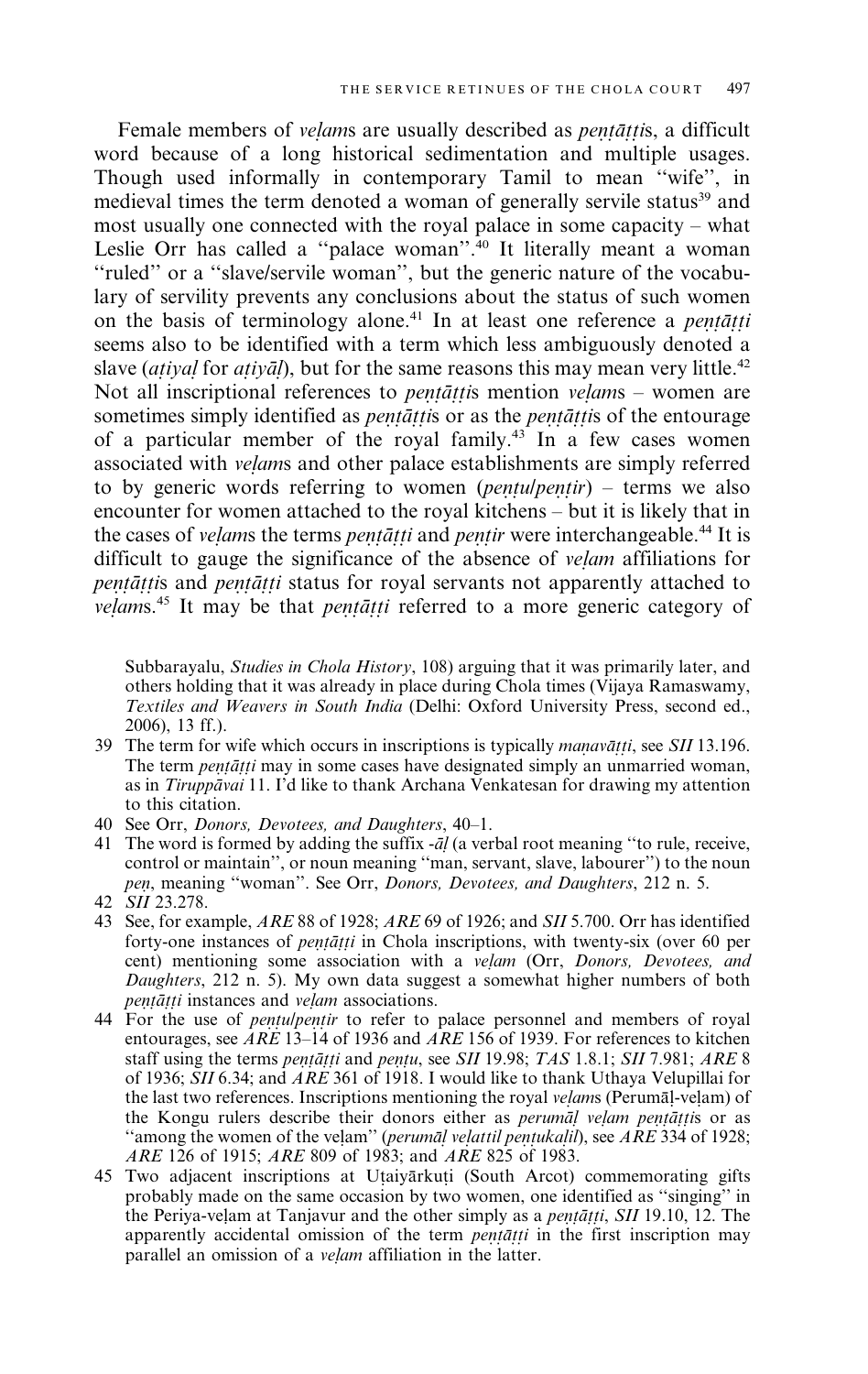female servant who took on a variety of roles at the Chola court, but the majority of records place them within *velams*, and I will assume that this was their typical affiliation.

Inscriptions are for the most part silent as to the social origins of *pentattis*, but exceptional evidence comes from the late twelfth century, when an inscriptional eulogy (*meykkīrtti*) of king Kulōttunka III (1178–1218) describing his protracted struggles with Vīra Pāṇdya of Madurai, boasts that having beaten the Pandya king on the battlefield, he "caused the best" of his women to enter his *velam*".<sup>46</sup> A later version of the same eulogy adds that the Chola king caused Vīra-Pāṇḍya's "young queen" to enter his velam (matakkotiyai ve[lam] erri).<sup>47</sup> The Kalinkattupparani, the famous court poem composed during the reign of Kulōttunka I, which contains the only attested literary use of the term velam, would seem to corroborate the *meykkīrtti* of Kulōttunka III. The first substantive canto of the poem takes the form of an entreaty to the women of the royal city to "open their doors" for the returning Chola army. A string of verses is specifically addressed to women of the velam:

You gentle women of the Pandya country, the flag of which bears the fish, who have entered the *vēlam* after running through the wilderness in tears, open your doors! Women of Tulunātu, women of Malainātu, give tribute to Kulōttunka, from the land of the splashing waters, open the doors to your houses ... You Karnāta women, approaching uttering a confused mix of beautiful words in Tamil and Vatuku in your gentle speech, open your doors!<sup>48</sup>

The Kalinkattupparani and Kulōttunka III's meykkīrtti make clear that at least some of the women of the *velam* were war-captives.<sup>49</sup> The practice of capturing or forcibly abducting women as part of annual military campaigns in rival kingdoms is well-attested in south India, as "seizing women" was a regular boast in the royal eulogies which cover the walls of scores of Chola period temples. Medieval south Indian armies travelled with large trains of supporting personnel – including members of the royal family and various ranks of male and female servants. In the case of defeat, these retinues often fell into the hands of the enemy. In their *meykkūrttis*, the Cholas are often quite particular about the fate of women captured from their rivals.<sup>50</sup> The forcible abduction of women of lesser rank from the

46 SII 22.42; also ARE 254 of 1925.

<sup>47</sup> SII 3.88.

<sup>48</sup> Kalinkattupparani, ed. Pe. Palanivēla Pillai (Chennai: South India Saiva Siddhanta Publishing Works, 1961), vv.  $4\overline{0} - 3$ .

<sup>49</sup> See the discussion of C. Ilavaracu in his Parani Ilakkiyankal (Chidambaram: Mānivācakar Nūlakam, 1978), 53-4, where he contends that among the women of the royal capital depicted in the second canto were contingents of women received as tribute from subordinate rulers or captured during wars.

<sup>50</sup> See especially the *meykkūrttis* of Rājendra I's successors, particularly Rājendra II  $(1052-64)$ , *SII* 22.80 and Virarajendra  $(1063-70)$ , *EI* 21.38. In some instances they were "defaced" – their noses shorn off – as when Vīrarājendra boasts of severing the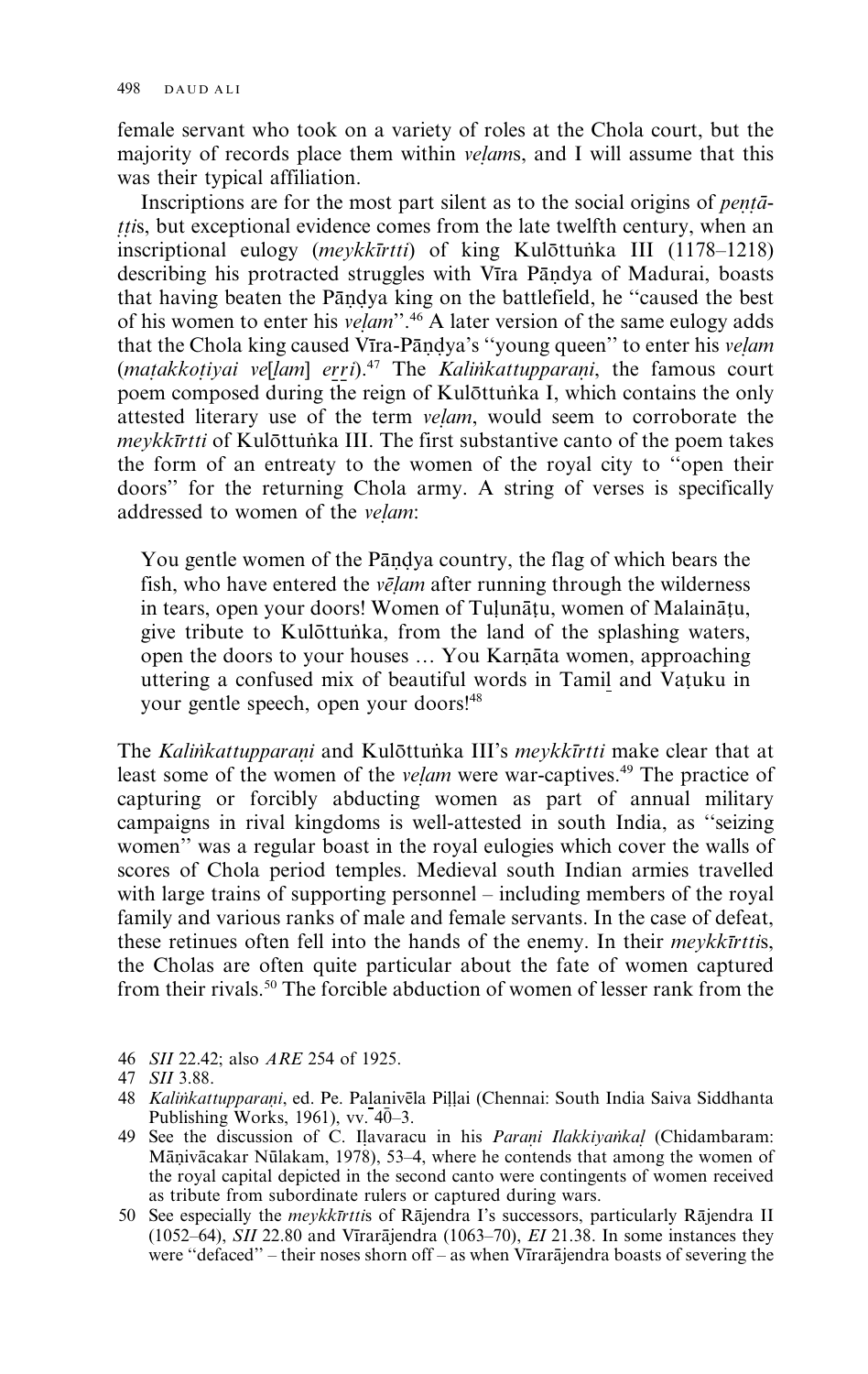cities and countryside is also known. A famous Chalukya inscription dated in 1007, at the village of Hottur in contemporary Dharwar district, describes the campaign of a large Chola army from the other side, as it "ravaged the whole country, murdering women, children and brahmins, seizing women (*pendiram pididu*) and overthrowing the order of castes ... ".<sup>51</sup> Though some of these claims are surely rhetorical, the repeated and often very specific emphasis on tribute and capture cannot be ignored. Such references, both literary and epigraphical, strengthen the contention that at least some *velams* (i.e. Pānti-velam) may have been named after the regional origins of their inhabitants.

One of the medieval *ula* poems composed at the Chola court describes the crowds of women who lined the streets during royal processions as being descendants of women brought to the Chola capital from victorious campaigns and settled by the king in areas assigned to them.<sup>52</sup> Though the word *velam* is not mentioned in the poem, the passage clearly invokes these establishments and is broadly corroborated by a contemporary Sanskrit text on architecture, Mayamata, which recommends that the royal street (rājavithi) be lined with mansions ( $m\bar{a}$ likā), where the king's retinue was to reside.<sup>53</sup> Such a set-up calls to mind the dispersal of *velams* across the urban landscape mentioned in the Tanjavur inscriptions, though without any reliable urban geography of the medieval city, this cannot be confirmed.

Closely related to capture through war was the receipt of women as tribute from subordinate kings, a practice which was not unknown elsewhere in early medieval India. The Kalinkattupparani, which portrays the splendour of the assembled Chola court, lists among the annual tributegifts required of subordinate kings, "the forehead bands (pattam) of women who are rightfully yours".<sup>54</sup> At least one *pentatti* known from inscriptions, a woman who served Rājarāja's queen Pañcavanmāteviyār in the Kotantarāmavelam at Tanjavur, has a name, Vānakovaraiyan Porkāļi, which identifies

nose of the Chalukya mahādaņdanāyaka Cāmuņdarāja's only daughter, the beautiful Nagalai, EI 21.38, SII 3.20. In other cases these women were simply added to the king's retinue, as in Vīrarājendra's claim to have taken large numbers of elephants, camels, horses, banners, queens, and women of lesser rank left on the battlefield by the retreating Chalukya monarch, SII 3.29.

- 52 In describing the crowds (kulānkal) of women who appear on the street awaiting the king, Ottakkūttar lists the women (*matantaivarum, mankaivarum, mātarum*, etc.) captured *(kaik kontu, etc.)* by the Chola king or acquired as servants of women given (in marriage) to  $him - all$  by way of explaining that "the tender girls descended from the women of these various respected lineages, who have a right to the palace crowd together (mutalāya cāyal aramakaļir tattan tirumarapil kōyilurimaik kulānerunki) in the gateways, residences and mansions ready to see the king. "Irācarācacolanulā", in Mūvarulā, ed. U. V. Cāminātaiyar (Chennai: U. V. Cāmināthaiyar Nūl Nilaiyam, 1992), vv. 70-82, esp. 79. See also the remarks of G. Thirumavalavan, Political, Social and Cultural History of the Cholas as Gleaned from the Ulā Literature (Thiruvathipuram: Ezhilagam Publishers, 1991), 134-5.
- 53 Mayamata: Traité Sanskrit d'Architecture, ed. and trans. Bruno Dagens (Pondicherry: Institut Français d'Indologie, 1970), 10.74-5.
- 54 Kalinkattupparani, v. 336.

<sup>51</sup> EI 16.11a.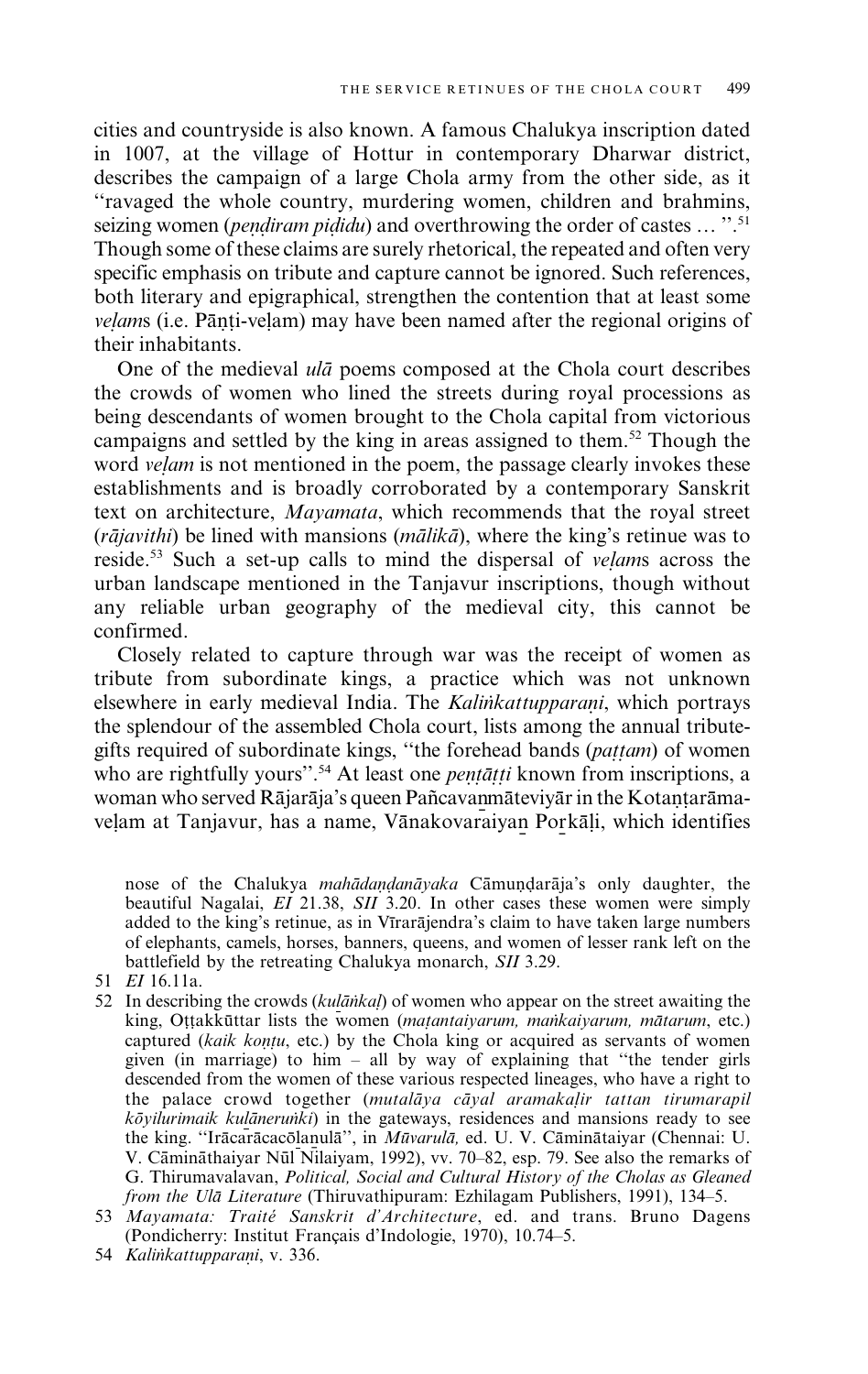her with a lineage known to be subordinates of the Cholas. It is possible that this woman, who was clearly not a wife but a servant, was presented as a gift to the Chola family as a token of friendship and submission.

It is likely, then, that many women entered velams through military conquests and as political tribute. Indeed, the period of the greatest number of velams mentioned in inscriptions coincides neatly with the military successes of the Chola armies in the eleventh century under Rājarāja I and his son Rājendra I. It remains an open question, however, to what extent velams were filled exclusively with such women and whether there were other methods of recruitment into velams. Though pentatiis shared a number of characteristics with temple women, there is no existing epigraphic evidence of the presentation, sale or purchase of a *pentatti* to or by the royal court as we sometimes possess in the case of temple women. Assuming that at least some *pentattis* entered palace service as war booty, this may have obviated the need to acquire them through purchase. It is also true that such transactions would not have appeared in the inscriptional record, as they had little relevance for temple affairs. Important in this regard is an inscription dated to the reign of Kulottunka I, which records the transfer of a temple slave found in the king's retinue back to the temple authorities, which involved removing the king's mark (nam ilaccanai alittu) from the woman's body and branding her with the god's stamp as a sign of her proper ownership.<sup>55</sup> This inscription suggests that the lower ranking women among palace servants may have overlapped with their temple counterparts.

The inscriptions, however, present another sort of evidence which bears on the identities of *pentatis* – their personal names and kin-affiliations. In all cases the inscriptions record the names of *pentattis*, but these are often difficult to interpret. Some *pentattis*, for example, appear to have had male names<sup>56</sup> – a fact which may indicate either that "male" names could be taken by women or that *pentatti* indicated a gender role rather than a biological identity.<sup>57</sup> Pentāttis often had compound names, like Kātan Accatevi, Kallici Uttamata, or Kāri Cātti, which raises the question of the significance of each name segment. It is possible that in some cases,

<sup>55</sup> ARE 141 of 1922, discussed in Nilakanta Sastri, Colas, 356. The term used in the inscription for this woman, not surprisingly given her discovered identity, is tevarativār rather than pentātti.

<sup>56</sup> As in the case of a *pentatti* of the Melai-velam with the single name Rāman, ARE 340 of 1927.

<sup>57</sup> For the latter interpretation, see Kōvintarācan, Kalvețtuk Kalaiccol Akaramutali, "vēļattup peņtātīti" and "pentātīti". Kōvintarācan's conclusions seem to be based on the weakly substantiated assertion that *pentātit*s were cooks at army encampments. The evidence he cites is both meagre and inconclusive, and demonstrates neither the claim that the primary activity of *pentattis* was cooking (he ignores the other dimensions of velams discussed above), nor that pentatiis were actually men. While it is possible that terms like *pentātti* may not have conformed to the gender identities of their bearers, it is more likely that proper names did not. The large body of evidence analysed by Leslie Orr suggests that the use of "male names as given names for women" was widespread in Chola times. See Orr, Donors, Devotees, and Daughters, 147.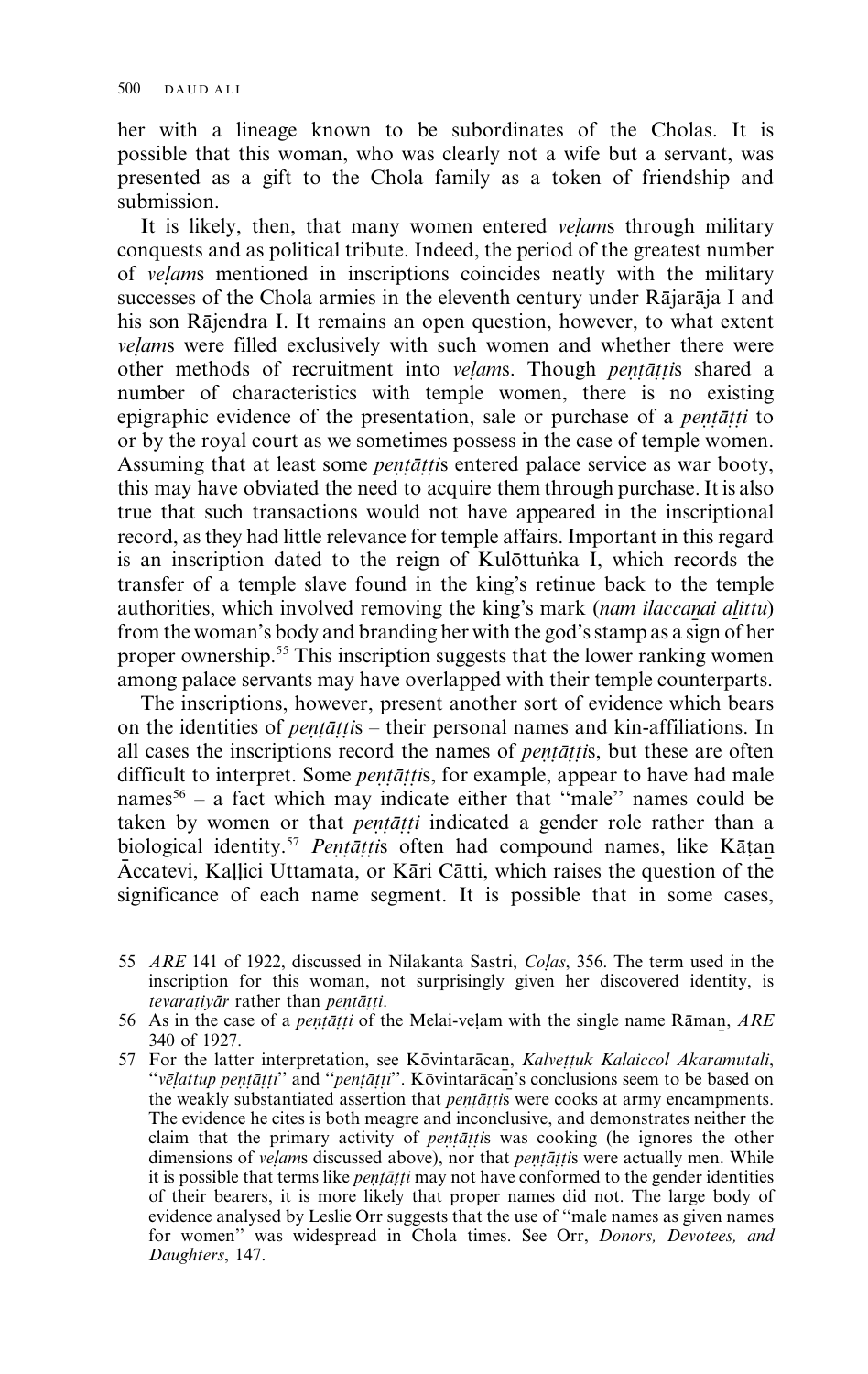paternal names were prefixed to proper names, as has been common practice in south India, though the evidence is not conclusive.<sup>58</sup> In some compound names the first element is clearly feminine, and others would seem to incorporate the name of a deity or place as the first element of a compound name. There is, therefore, no consistent naming pattern among *pentāttis*. What is at stake in understanding the significance of *pentātti* name segments is their possible identification of natal or conjugal kin. Leslie Orr has suggested that the names of many *tevarativar* in the inscriptions may not indicate kinship links of any sort.<sup>59</sup> Name segments aside, in no instances are *pentattis* explicitly identified as either the daughters or wives of men, even when their own children are mentioned. This apparent absence of male kin remains in stark contrast to the identification of women from the higher castes.<sup>60</sup> On the other hand, many temple slaves were designated as "daughters of god" and male palace servants as "work sons" (pani makan). Whatever the connotations of this quasi-kin terminology, the men and women of the *velam* did not define themselves through normative natal and conjugal kin affiliations.

The only kin definitively mentioned in connection with *pentattis* were mothers, children and siblings. In a number of records donors identify themselves as the mothers, sons, daughters, brothers or sisters of *pentāttis*, in some cases making gifts on behalf of, or with, their kin.<sup>61</sup> Fathers and husbands of these women are conspicuously absent in the inscriptions. The fate of *pentatti* children in relation to the complex institutions surrounding the court is uncertain. Young males may have entered the ranks of kaikkōlars, as we have two instances of kaikkolars either making grants on behalf of velam women or identifying themselves as children of a velam linked pentāti.<sup>62</sup> This might fit well with the evidence we have from separate records, mentioned above, which identify kaikkolars themselves as members of velams.<sup>63</sup> But most kaikkolars seem not to have been directly linked with *velams*, instead constituting separate units within the Chola army - which does not of course preclude their origin from *pentattis*. But kaikkolars could rise to higher ranks within the court hierarchy, and we have records suggesting they were sometimes attached to the personal

- 58 On the practices of naming in medieval south India, see Subbarayalu, Matsui, and Karashima's introduction to A Concordance to the Names, vol. 1.
- 59 Orr's findings suggest that most women did not incorporate the names of their fathers into their own, see Donors, Devotees, and Daughters, 147, 248 n. 16.
- 60 See the discussion in Orr, *Donors*, *Devotees*, and *Daughters*, 154–5.
- 61 See SII 17.530 for the gift of the children (makkal) of a pentation of the Kilanatikalvelam; SII 17.480 for the gift of a man for his elder sister who is identified as the daughter of a pentati of the Periya-velam; and ARE 63 and 64 of 1928 for the joint gift of a *pentatti* and her daughter, both residents of the Sivapadasekhara-terintatirumañjanattār-velam.
- 62 See SII 26.669 for a kaikkolar whose mother was a pentati in the Iracakesari-velam; and SII 23.356 for a kaikkolar making gifts for various women in the Kotantavelam. The editors have assumed in the latter case that the women were relatives of the donor, though the inscription does not specify this.
- 63 We have one tenth-century record of a kaikkolar attached to a velam, SII 4.536; and four twelfth-century records, SII 5.697; SII 5.698; SII 23.279; SII 23.281.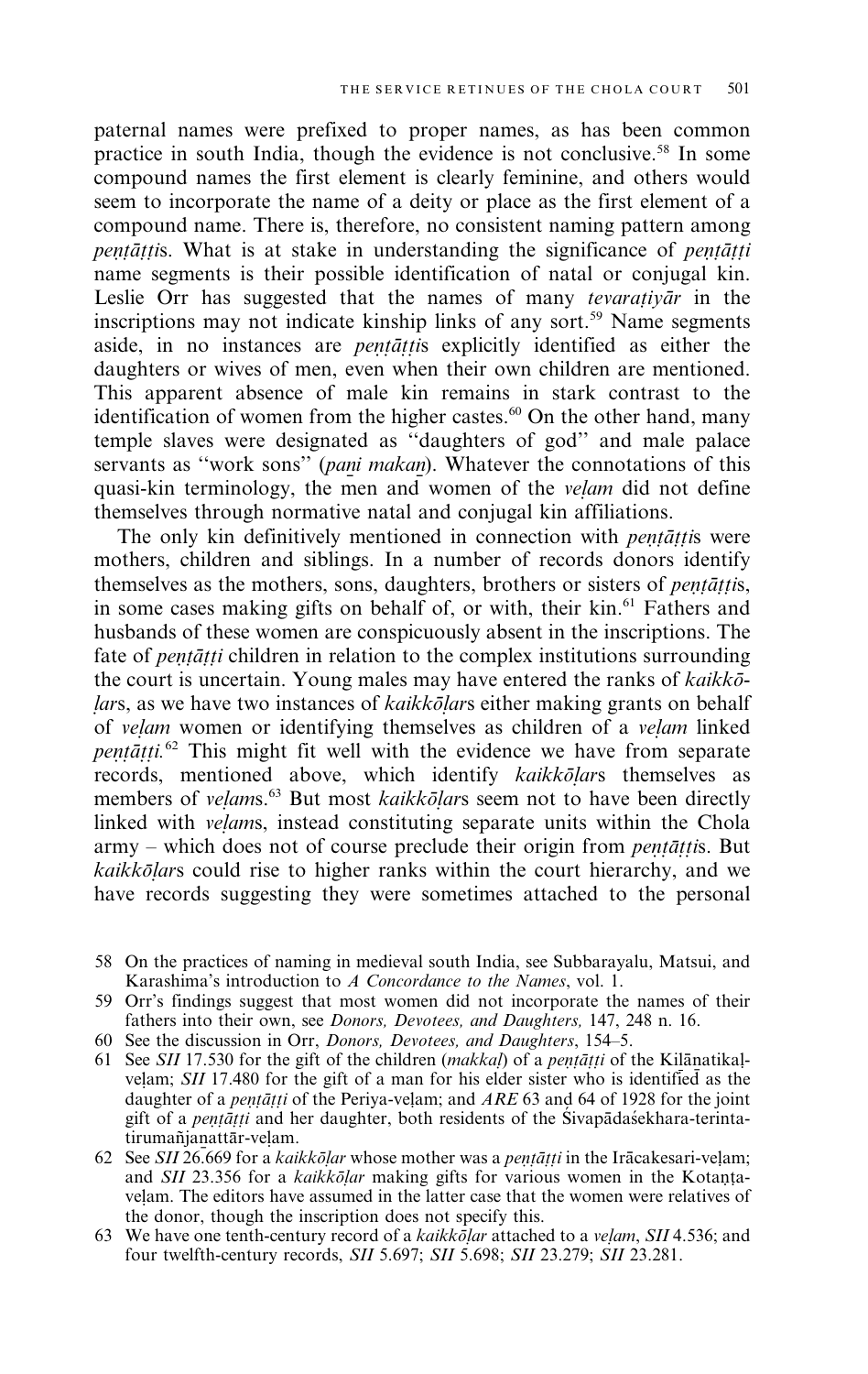retinues of various members of the royal household and in some cases enjoyed land tenures known as vīrabhoga by order of the king.<sup>64</sup> Whatever the case, there seems to be some special relationship between kaikkolars and velam women. They often appear together as donors in clusters of inscriptions at key temples. This seemingly special connection between velam pentāttis and kaikkōlar units also seems to fit with the Kalinkattupparani's request to the women of the velam that they "open the doors" to the returning soldiery of the Chola army. It may thus be that one important function of the *velam*, as Nilakanta Sastri suggested long ago, was to supply the court with a regular source of loyal military retainers whose lovalties were confined entirely to the extended household and its master.<sup>65</sup>

The few records which mention mothers and daughters are difficult to interpret.<sup>66</sup> Only rarely are both women identified as belonging to the same velam; more typically the evidence is ambiguous, giving no clear indication of velam affiliation or *pentatti* designation.<sup>67</sup> It is difficult to know how much weight to give such omissions. While any firm conclusion would be hasty, the evidence hardly rules out the possibility that the daughters of pentāttis may have been born into the same condition as their mothers.<sup>68</sup> The comparative frequency of *pentattis* in the inscriptions across many generations may itself account for the absence of explicitly identified daughters. If *pentatti* mothers did not identify themselves with their natal or conjugal kin, being instead identified entirely with the extended household of the royal family (except in rare circumstances when they made gifts with or for the merit of their children) then their daughters would have presumably done the same. While male children may have had the opportunity to pursue military careers and potentially head their own households, daughters may have been simply absorbed "silently" into palace establishments without the benefit of any lineal identification. Pentātti siblings may not have always shared the same fate. A tenth-century record from Tirupundurutti mentions a pentatii by the name of Perranakai of the Periya-velam, who is identified as the younger sister (tankayar) of a woman called Vikramābharaṇi[yār], apparently not attached to this velam. Vikramābharani, however, appears in two later inscriptions, one from

- 65 P. Sundaram has also suggested that velams were training establishments for Chola military personnel, see Sundaram, "Chola and other armies", 191.
- 66 Beyond the references cited in note 61, see ARE 212 of 1911 for a *pentatti* of the Abhimānabhūșana terinta tiruvanțikāppu-velam, who devotes the merit of a gift to her daughter, and ARE 149 of 1932 for joint gift by a *pentatti* of the Mañcanattarvelam with her mother and sister.
- 67 See ARE 63 and 64 of 1928 for a mother and daughter identified as pentatiis belonging to a velam, SII 17.480 for a mother identified as the pentatti of a velam but not her daughter; and SII 23.45 for a daughter identified as the *pentatti* of a velam but not her mother.
- 68 This is the implication of the Irācarācacolanulā, which speaks of generations of women from different lands living by the order of the king.

<sup>64</sup> See ARE 69 and 72 of 1926, where the village of Kulōttunkacōlanallūr is designated as vīrabhoga for kaikkōlars from Merkā-nātu who were of lesser (sirudanam) rank and served in the palace at Gangaikondacholapuram.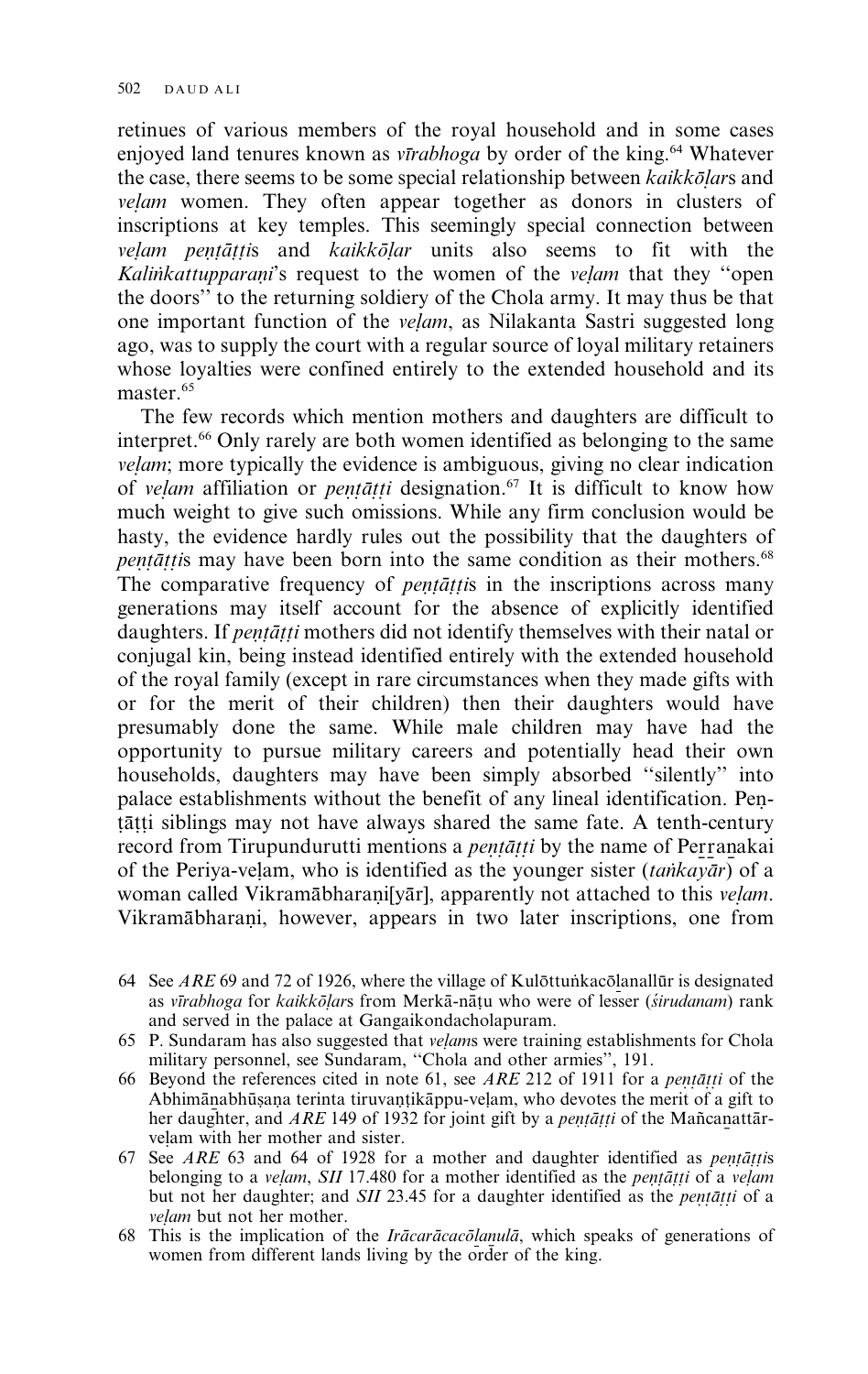Tirukkalayur and the other in a fragment fround at Taniayur, where she is referred to as a *pentatti*, in one case as the personal servant of the Chola queen Villavan Mahādeviyār and in the other as a resident of the market in Tanjavur known as Ponnamaraiyanankāți.<sup>69</sup> If these identifications are correct, it would suggest that these sisters, Perranakai and Vikramabharani, though both of *pentātti* status, had different careers, resided in different places and had different institutional affiliations.

Some *pentātti* names reveal clear evidence of stratification and the receipt of various forms of favour among the women of the *velam*. Some women seem to have entered the royal household with elevated rank women of high standing given as tribute or captured from the chiefly and roval families of subordinate lineages - like Vānakovaraiyan Porkāli, a servant of the Chola queen Pañcavanmādeviyār in the Kotantarāma veļam, who seems to have retained the title of an earlier affiliation with a feudatory family.<sup>70</sup> Others seem to have acquired titles of distinction once within the velam, like the pentātti Tevayan Pulalakkan of the Kilai (Kilānațikal?) velam, who was also known as "Crest-Jewel of the Earth" (Avanisikhamani), or Cāttan Rāmadevi of Rājendracola-periya-veļam, known from two inscriptions, who took the title "Ruby of the Sacred Jambu Fruit" (Tirunnāvalmānikkam).<sup>71</sup> The term mānikkam, or "ruby", seems to have been a title incorporated into the personal names of a number of *pentattis* in the eleventh century, and was even more widespread among temple women.<sup>72</sup> Though its particular significance is uncertain, *mānikkam* clearly had a generally honorific connotation, as is confirmed by two eleventhcentury inscriptions which mention a woman with the title Sembikulamanikkiyār "Ruby of the Chola family", who is also termed an *anukki*, or "intimate".<sup>73</sup> The term *anukki*, (masculine, *anukkan*) was clearly a title of favour bestowed on those close to a member of the royal family. In the case of women, this intimacy may or may not have involved sexual relations, but appears to have indicated a status distinct from the category of *pokiyar*, or "concubine". It is also unclear to what extent – if any – the term *pentatii* itself implied sexual relations during Chola times. Women with the titles of

- 69 See ARE 99 of 1931 for the Tirupundurutti record, dated in the thirty-fourth vear of Parāntaka (941 CE), mentioning Perranakkai and Mutta Vikramābharaniyār; SII 3.110 for the Tirukkalavur record, dated to the thirty-ninth year of Parantaka's reign (946 CE), mentioning Nakkan Vikramābharani as a pentātti of Villavan Mahādeviyar; and ARE 574 of 1971 for the Tanjavur fragment, dated in the eleventh year of Aditya II's reign (967 CE), recording the donation of Piccan Vikramabharani, resident of Ponnamaraiyanankāți. Though the prefixed names of Vikramābharani differ, I assume that they nevertheless refer to the same person, as each is a common term for Siva, suggesting they were loose titles indicating devotion. The term *mutta*, however, could be an epigraphic variant of *mūtta*, "elder", which would be a loose descriptor in keeping with the purport of the first inscription.
- 70 SII 23.278.
- 71 SII 3.201, ARE 424 of 1962.
- 72 In addition to Cattan Ramadevi, see SII 22.291, ARE 323 of 1927. On the occurrence of the title among tevarativar, see Orr, Donors, Devotees, and Daughters, 148.
- 73 *ARE* 328 of 1965 and *ARE* 553 of 1994.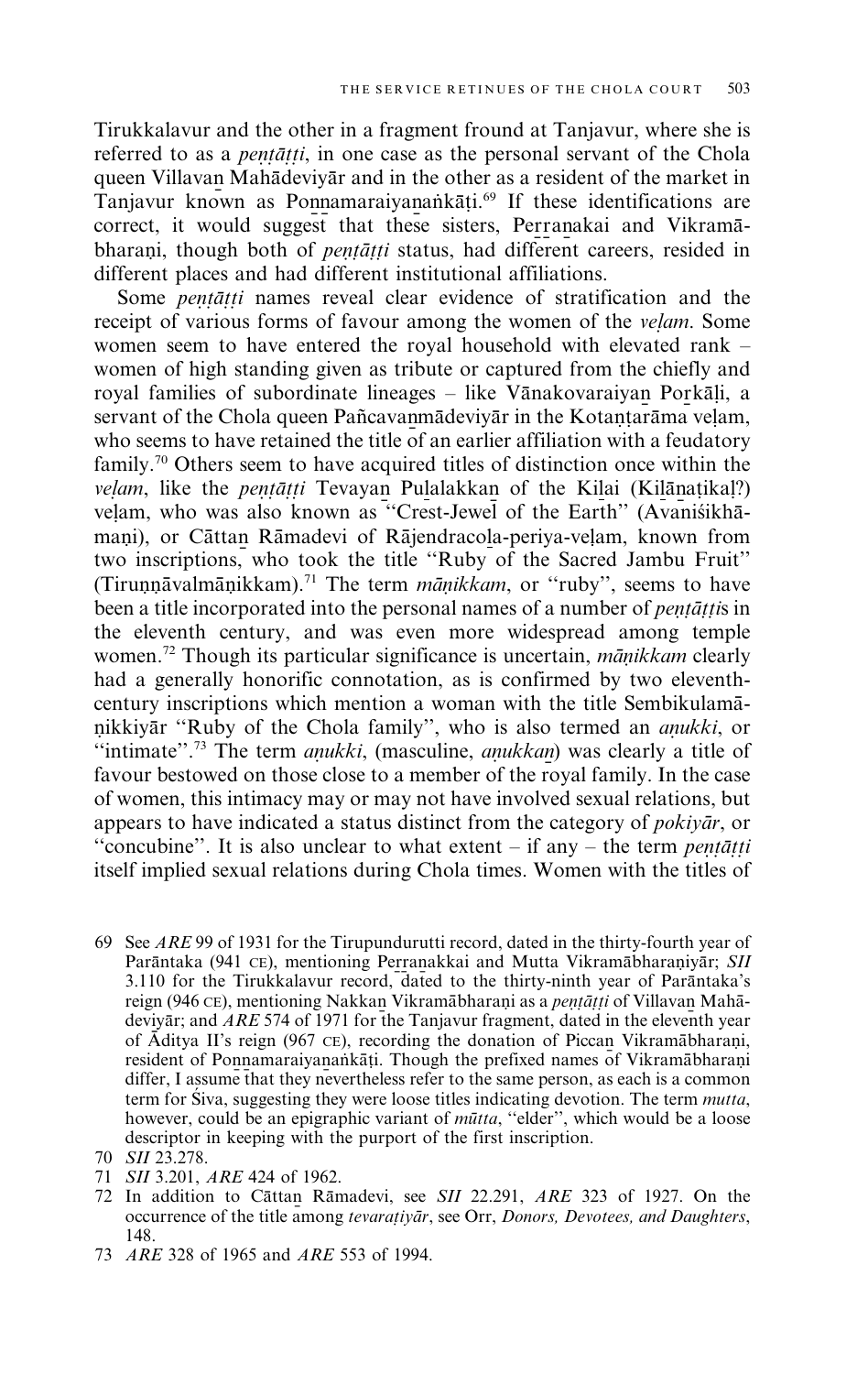*pokivār* or *anukki* often appear as donors in inscriptions with no *velam* associations. Two early Chola inscriptions at different temples record the gift of lamps by one Nankai Cāttaperumānār, a "concubine" (pokiyār) of the king Aditya I (871–901), and very extensive gifts made by one Nakkan Paravai, identified as an "intimate" (anukki) of Rājendra I - neither of which mention *pentatti* status or affiliation with a *velam*.<sup>74</sup> On the other hand, Cāttan Rāmadevi, the pentāții mentioned above, takes the title of "intimate" (anukki), suggesting that women of the velam were eligible for this distinction.<sup>75</sup> Indeed, a fragmentary inscription from Gangaikondacholapuram registers the gifts of a number of *anukkiyar* and *pentāttis*, both of whom seem to have belonged to the Tirumañcanattārvelam.<sup>76</sup> There also seem to be records of children whose mothers were favourites within a *velam*.<sup>77</sup>

Judging from this terminology of hierarchy and the endless sexualization of palace women in court literature, the possibility remains that the dynamics of favour for women of the *velam* may have been closely tied to sexual relationships with members of the royal household. Having said this, the reality of such relationships, beyond literary representations, remains unknown. None of the children of *pentattis* we find in inscriptions mention their paternity, and we thus have no way of understanding who their fathers were. This, however, may be significant in itself, for these women seemed never to have had the benefit of legalized marriage, so their relationships remained necessarily ambiguous and invisible. The degree to which favour itself was imagined through the language of intimacy is very much reflected in the *ula* literature, with its treatment of the various generations of desiring women in the king's retinue from childhood to sexual maturity. Though there is surely a formulaic element to the genre, it nevertheless envisions the palace woman's transition to maturity as at once a romantic fantasy and a quest for intimacy and favour. This quest was no doubt significant in shaping the horizons of well-being in the life of a pentātti.

Like their temple counterparts, velam pentātiis received maintenance and seem to have been able to accumulate modest amounts of wealth. That slaves and others of servile status attached to powerful households were able to enjoy certain circumscribed privileges and material support was not at all unusual in medieval India, nor in Chola times. In one record, for example, we have a slave *(atiyal)* donated to a temple with a maintenance

- 74 SII 13.219; SII 13.247; SII 4.223.
- 75 ARE 401 of 1921. See also 104 of 1925, which mentions Araiyan Anukki of the Periva-velam.

<sup>76</sup> ARE 325 of 1965.

<sup>77</sup> See SII 17.480 for a record where a man with the unusually long (and ambiguous) name, Irumuticola Annuki (li) Cāman-Accan I. Kanāccan identifies himself as the son of a pentātti named Ilattanankai of the Periya-velam, whose status of "anukki" may have been encoded in her son's name. There is also the case of At[n]ukkan Mahamalli of the Utaiyar-Iracakesari-velam, who appears as the mother of a kaikkōlar donor, SII 26.669. As anukkan is the masculine form, it remains unclear whether she, or perhaps a male relative, held this title.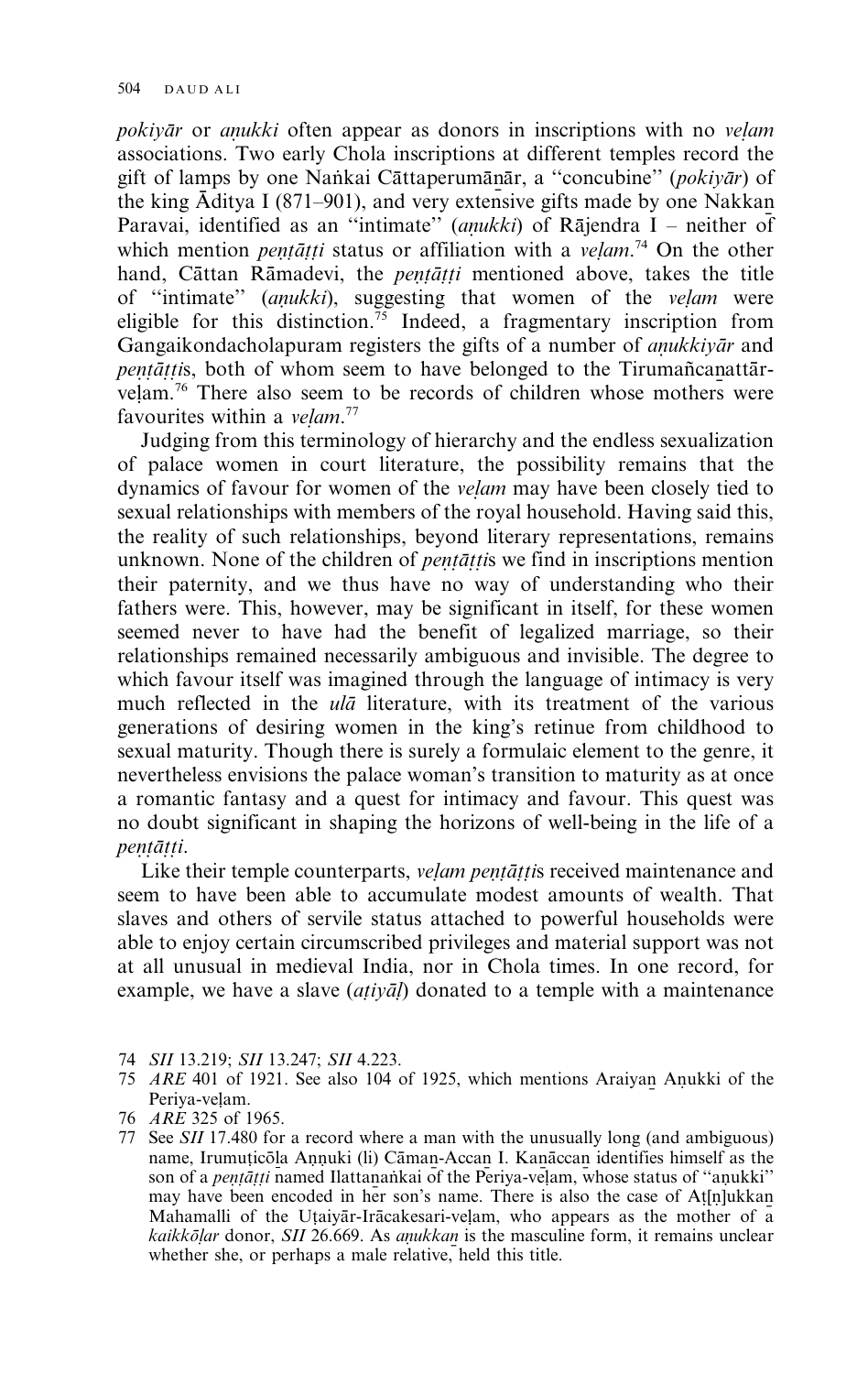grant ( $\bar{u}$ vanam) for picking flowers in the temple-garden.<sup>78</sup> Unfortunately, inscriptions have very little to say about maintenance arrangements for palace women, a situation which contrasts markedly with that of temple women. Inscriptions relating to *pentattis* generally indicate only that they were able to make modest gifts to temples. As with temple women, most inscriptions record gifts of money for the establishment of perpetual lamps in temples. How *pentattis* acquired this wealth is unclear  $-$  they may have received it as maintenance (clothes, jewellery, daily or yearly allowances for food or land) from the royal household, as support from children or others, or it may have accompanied them into servitude.

Several features of the epigraphic evidence also suggest that the capacity to dispose of wealth among palace women may have been more circumscribed than has been previously assumed. First, unlike the donations of temple women, the geographical distribution of the inscriptions of palace women and *pentattis* is considerably more restricted. Barring some notable exceptions which I shall treat below, the overwhelming majority of their activities are confined to the temples in the central region of the Chola empire (see figure 1), or Cholamandalam. Their activities, in other words, followed the practices of patronage followed by the royal household itself; they tended to make gifts at those temples heavily supported by the Chola court. When *pentatti* inscriptions appear outside of the immediate Chola heartland, they often appear in conjunction with the specific tours of royal retinues. One of the most distant *pentatti* inscriptions, for example, occurs at the Guhanāthasvāmin temple at Kanyakumari, in the twenty-fourth year of Rājendra I's reign  $(c. 1036)$  by one Colakulavalli (lit. "Creeper of the Chola family"), a pentatti who cooked for the king. While in isolation the inscription may appear enigmatic, when read with surrounding epigraphs (some six other inscriptions by various members of the Chola family, including three Chola kings, and courtiers, some of whom hailed from the same locale as Colakulavalli) over a span of several decades, it becomes clear that the pentāti's gift was not an isolated incident.<sup>79</sup> Indeed, while a more detailed study of *pentatti* inscriptions in relation to their epigraphic contexts still needs to be conducted, my preliminary analysis suggests that this state of affairs obtained within the Chola heartland as well. Gifts of palace women typically followed the patterns of, or were made in conjunction with, members of the royal household. So during the reign of Aditya II we find separate records of some ten donations by various members of the royal household, including the queen Sembiyan-Māteviyār, two pentāttis, and members of five different kaikkolar units, apparently donated on the same occasion, to the Ananteśvarasvāmin temple in Utaiyarkuți, South Arcot.<sup>80</sup> Among the fragmentary inscriptions at Gangaikondacholapuram, we find gifts made by *pentāttis* and *anukkiyār* together.<sup>81</sup> At the Gomuktīśvara

<sup>78</sup> SII 22.141, discussed along with other cases by Orr, Donors, Devotees, and Daughters, 127.

<sup>79</sup> TAS 1.8.1 ff.

<sup>80</sup> SII 19.10 ff.

<sup>81</sup> *ARE* 325 of 1965.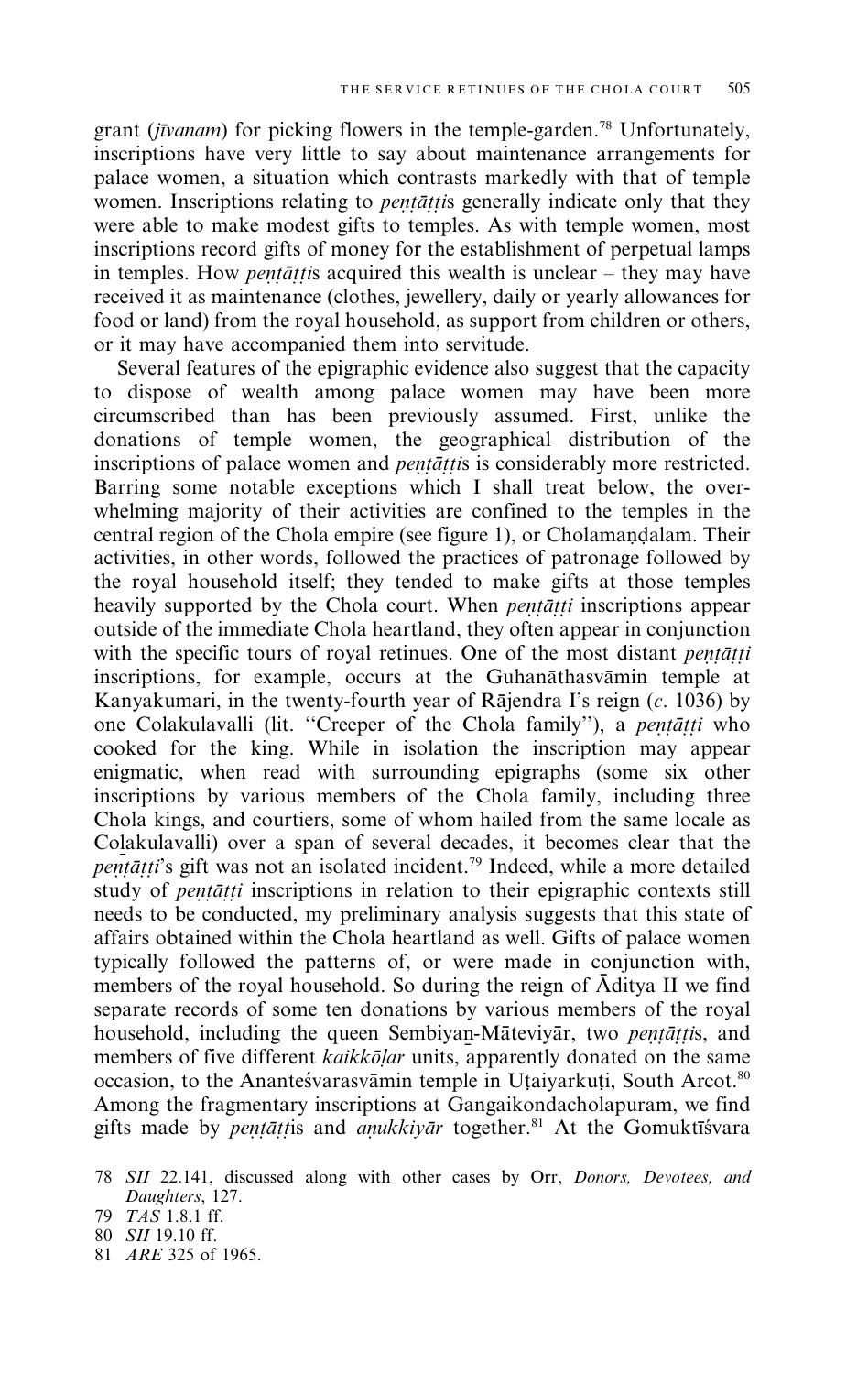temple in Tiruvaduturai, an inscription, dated again to the reign of Rājendra I, lists various gifts and images presented to the deity by several persons including Irāman Abhimānatongaivār, mother of Trailokva-Māteviyār (mother of Rājendra), the preceptor of Rājādhirāja (Rājendra's son), and of various servants of the Periya-velam.<sup>82</sup> Palace women thus rarely acted in isolation, and it is perhaps not implausible to suggest that their individual ability to dispose of wealth as individuals was circumscribed by the hierarchy of life at court. The real ownership of resources behind conventionalized gift-giving, therefore, cannot be assumed at face value. An unusual record dating from the time of Rājarāja I seems to record the intervention of the palace kaikkolars on behalf of the royal household to collect payment on a loan taken by a powerful brahmin member of the *sabha* from a *pentatti* who belonged to the Mañcanattarvelam.<sup>83</sup> As he had in the interim died and no relatives were willing to settle the debt, the palace took over the debtor's property, which had passed on to his son, and sold the land to the temple. In this instance it would seem that the palace acted on behalf of the *pentatti* and had some claim over wealth which she appears to have freely lent as an individual. Much work still needs to be done on the power dynamics of collective possession and giving in South Asian religious contexts.

## **Observations and conclusions**

Inscriptions suggest that the *velam* as an institution underwent significant change as the Chola empire evolved. During the "early" Chola period  $(c.$ 925–985) in the tenth century, nine different *velams* are mentioned in approximately fifteen inscriptions, while during the "middle" period (985– 1070) in the eleventh century, twenty-one different *velams* are mentioned in roughly thirty-five records. Putting aside a cluster of records from the kongu, the later period of Chola rule  $(1070-1250)$  saw a marked decline both in the variety and overall incidence of velams in the epigraphic record, with just three different velams mentioned in four inscriptions. The number of *velams* attached to the royal household, as well as the frequency that their members appear in the epigraphic record, seems to have roughly doubled during the reigns of Rājarāja, and Rājendra and his sons  $(c. 985-$ 1070), when the empire rose to its greatest territorial extent and political power. The military successes of the Chola armies during this period would have flooded the imperial household with the spoils of war, both material and human. Velams must have grown in size and proliferated in number to accommodate the influx of men and women.

The titles of *velams* show some significant variation between the early and middle periods of Chola rule. Some velams remained important through both periods, suggesting that these were integral and perhaps large and low ranking palace establishments, namely the Periya-velam and Mañcanattār-veļam. The early Chola court, however, seemed to

82 ARE 104 of 1925. 83 SII 22.27.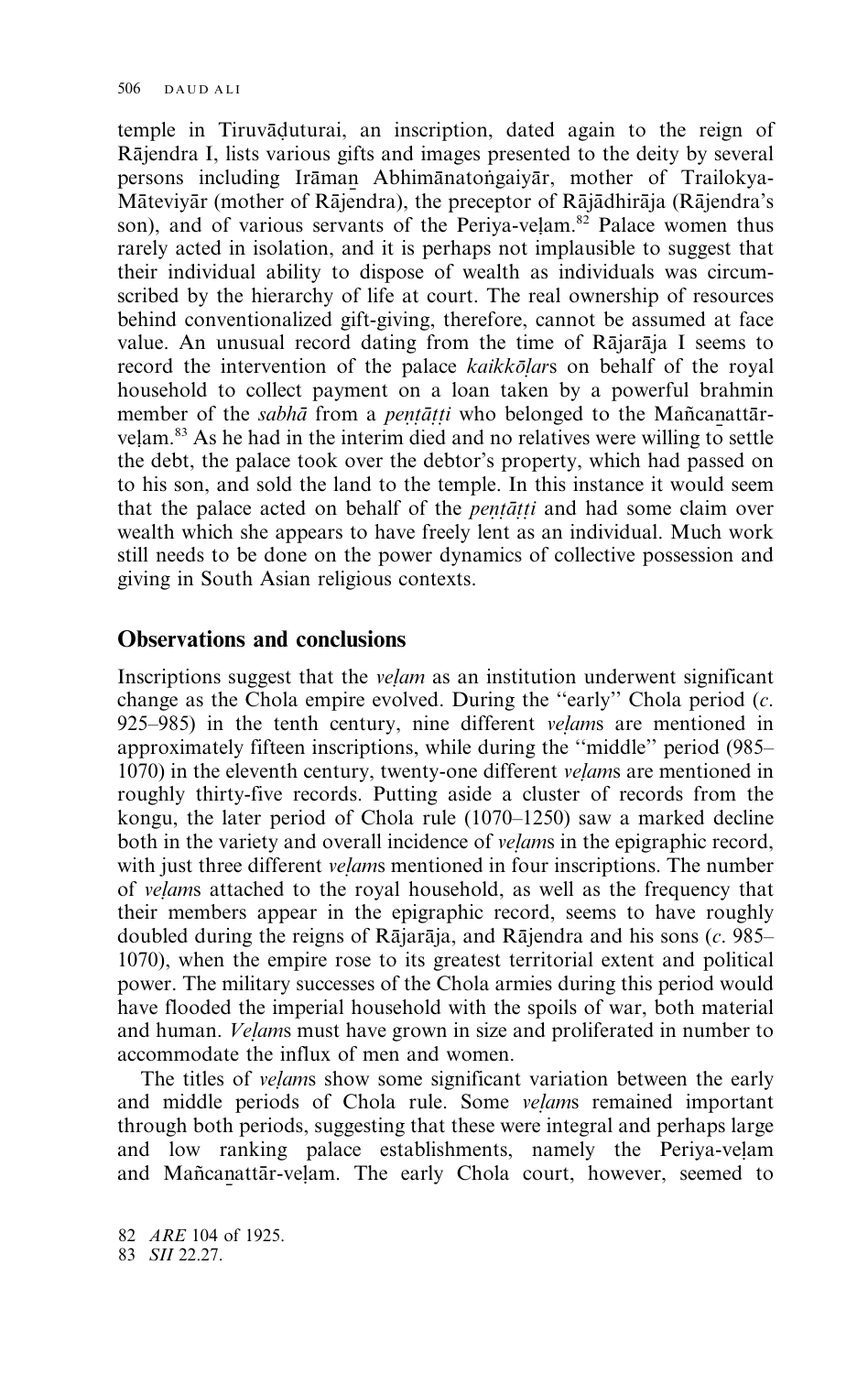commemorate a wider number of members of the royal family, including many queens. Nearly half of all titled velams took the name of a queen while just one *velam* was named after a Chola monarch. This is in marked contrast to the reigns of Rājarāja I and his successors, when only two known velams commemorated queens. During this period, the vast majority of *velams* were named after the ever increasing titles of the Chola monarch himself (or his predecessors), commemorating victories over rival kings (and perhaps containing the spoils of specific campaigns). Even bathing velams appear with royal titles like Sivapādasekhara, Uyyakontān, Ilankeśvarakulakāla and Telingakulakāla.

Because the titles of velams did not necessarily denote service arrangements, it is difficult to draw firm conclusions from this change. It cannot be argued, for example, that the proliferation of *velams* with royal titles reflected a concentration of palace servants around the person of the king. A more plausible suggestion would be that these naming practices were an attempt to centralize authority within the extended kin-structure of the Chola court. As the military successes of the ambitious eleventh-century monarchs mounted, new wives and palace personnel, particularly women, were acquired and the Chola household retinues no doubt expanded considerably. This human "inflow" had to be accommodated, a fact reflected in the appearance of new royal residences through the course of the century. With these enlarged retinues now spatially dispersed, there may have been a real need for cohesiveness and loyalty among kin-networks and the large body of servants attached to them. One may speculate that the king-centred nomenclature of palace establishments may have been intended to assert central authority over a dispersed and multi-local family establishment.

It is during this period that *velams* appear in the provincial courts of the empire, most notably those of the famous Chola-Pandya "viceroys" – members of the Chola royal family appointed to rule over the conquered Pandya kingdom during the eleventh century. Two inscriptions from Ambasamudram taluk, Tirunelveli district, in Pāntimantalam, dated to the reigns of Jāṭavarman Sundara Chola-Pandya and Māravarman Vikrama Chola-Pandya in the mid-eleventh century, mention the velams of a Chola queen and one Ceramānār.<sup>84</sup>

More interestingly, a cluster of mostly thirteenth-century inscriptions from sites west of the Chola heartland – at Nerur, Tirumuruganpundi and particularly Kadattur (see figure 1) – dated in the reigns of local kings based in Kongu, mention royal velams (Perumāl-velam).<sup>85</sup> Sometimes

<sup>84</sup> SII 14.170 and SII 14.185. The latter inscription uses the phrase ceramānār velattāl, apparently referring to "a woman in the velam of the Chera king". The term velattāļ (literally "woman of the velam") is not encountered elsewhere, though the term vellații (uncertain meaning, perhaps designating either a velam servant as in ARE 815 of 1983 or perhaps a female vellalar[?], as in SII 17.518, 528) appears in a number of Chola period inscriptions. The phrase ceramanar probably does not refer to a Chera king as such but to a title of a viceroy or subordinate at court.

<sup>85</sup> Tirumuruganpundi, ARE 126 of 1915; Nerur, ARE 334 of 1928; and Kadattur, ARE 809, 815, and 825 of 1983. The Tamilnadu State Department of Archaeology has published a number of inscriptions at Kadattur in T. S. Sridhar (ed.),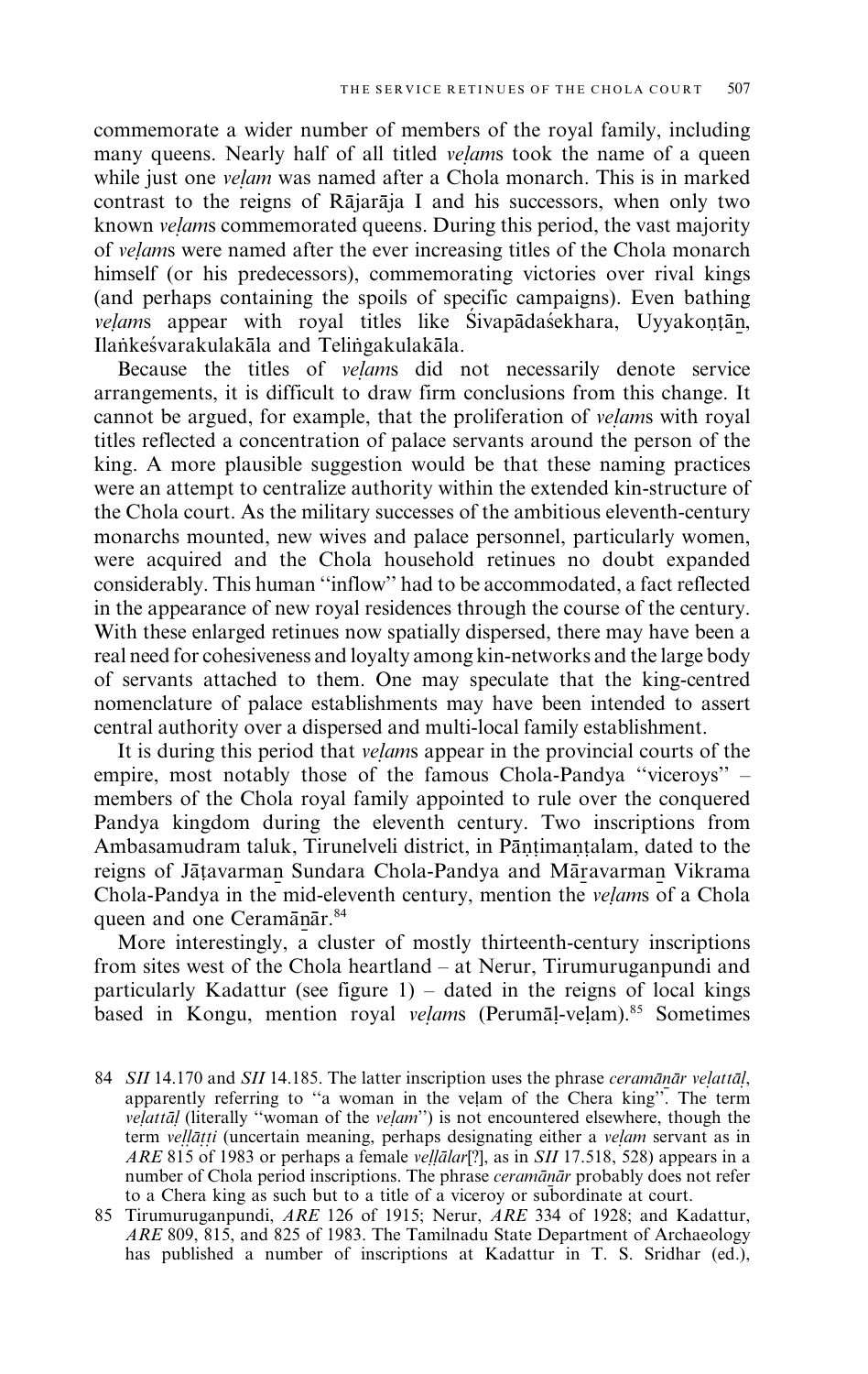known as the "Kongu Cholas" in the *Annual Reports* because of their adoption of Chola regnal titles, the history of this dynasty is uncertain. Arokiaswami argued that these kings were "viceroys" who arose after Chola conquests in Kongu during the late tenth and eleventh centuries, but soon became independent.<sup>86</sup> There is little evidence, however, for a Chola "viceroyalty" in Kongu as seems to have existed in Pantimantalam; the Kongu kings were a lineage entirely local in origin.<sup>87</sup> The adoption of Chola titles, the occasional expression of tributary status, and possible marital alliances, all suggest, however, a strong link in courtly practice. Burton Stein argued that these "chieftains", situated at the periphery of the powerful Chola empire, adopted its imperial style to gain local legitimacy.<sup>88</sup> As in Chola lands, *velam* inscriptions in Kongu often record women making gifts in conjunction with military retinues and their servants. Notably, however, the *velams* mentioned in Kongu inscriptions, though spanning the reigns of several kings, are not differentiated across generations by any change in name or title.

In the Chola heartland, the epigraphic record shows a dramatic decline in the number of *velams* after 1070. All of the extant inscriptions from the later Chola period date to the reign of Kulōttunka I (1070–1120) and two records refer to a *velam* apparently named after his son Vikrama.<sup>89</sup> The donors in these inscriptions, interestingly, are not *pentattis* but *kaikkolars*, a fact which may reveal a shift in the composition of *velams*. On the other hand, it is during this period that we have our only definitive references to *velams* as the repositories of women captured in war – in the reign of Kulōttunka I the court poem Kalinkattupparani uses the term vēlam to denote a place where captive women were confined, and during the reign of Kulōttunka III an official *meykkūrtti* boasts of the Chola king causing the Pandya princess to "enter his velam". The overall decline of velams in the inscriptional record is perplexing. As is well known, Kulōttunka I came to the Chola court from the kingdom of Vengi under fraught circumstances, and it might well have suited him significantly to alter or at least re-orient the existing service arrangements within the imperial establishment. There is evidence that, after assuming the throne, Kulōttuṅka I developed new patron-client relations and instituted new fiscal policies, with the end, no doubt, of re-aligning the complex network of affiliations that might have potentially challenged his authority. The fate of palace institutions like *velams* was no doubt caught up in this political history, as they may have

Köyamputtūr Māvattak Kalvettukal (Chennai: Tamilnadu Department of Archaeology, 2006). See nos. 26, 13, and 55 of 2004, for those cited above and nos. 45 and 48 of 2004, for *velam* inscriptions not recorded by the ASI.

- 86 M. Arokiaswami, The Kongu Country (Madras: University of Madras, 1956), 206.
- 87 V. Ramamurthy has suggested that these kings were a collateral branch of the Cheras, see Ramamurthy, History of Kongu (Part 1) (Madras: International Society for the Investigation of Ancient Civlization, 1986), 248-68.
- 88 Burton Stein, Peasant State and Society in Medieval South India (Delhi: Oxford University Press, 1980), 312.
- 89 SII 23.279 and SII 5.698. The remaining references are SII 5.697 and SII 23.281.